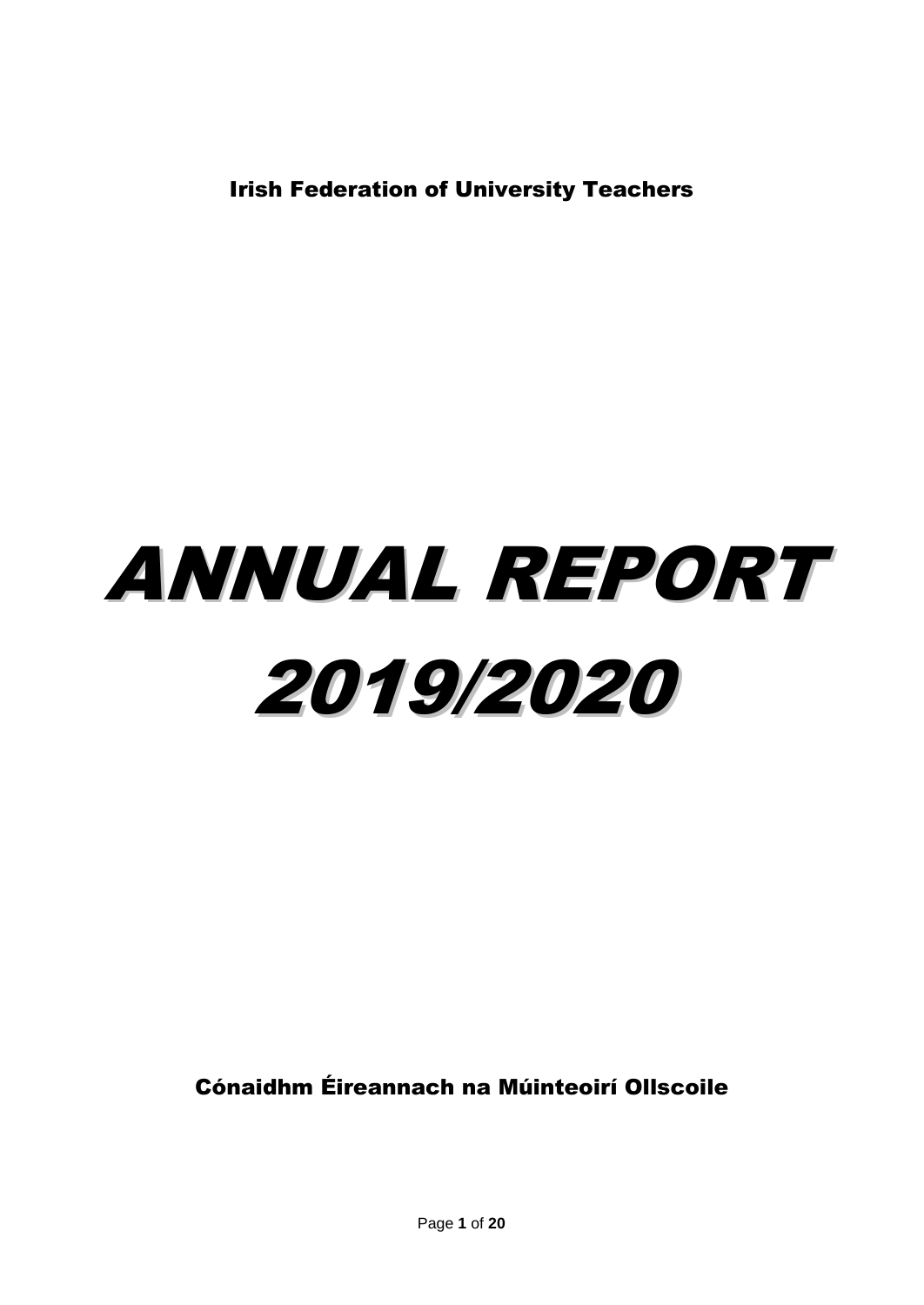### **GENERAL INTRODUCTION**

I have the honour for the third time to present my Annual Report to the IFUT Annual Delegate Conference. The first thing to be noted at this ADC is that "the year under review" is **not** a year. It is 16 months!

The postponement of our Conference from last May and the fact that it is a *virtual* event is just one of the vast number of impacts the COVID-19 Pandemic has had on our Federation, on our members and on the work that we do. Looking back it is almost hard to believe what we have been through and what we are all continuing to contend with. Overnight, most of our members had to give up their places of work and, within hours, devise a means to continue to provide an education, support, mentoring and service to the students who continued to need them and who could not have coped without them.

It is said that "when you work at home, you live at work." When added to this we had the additional challenges of trying to adapt our own home computer systems and communications capacities to behave as though they were designed for professional levels of teaching and service, all the time while, simultaneously, sharing the universal anxiety at the danger to ourselves and our loved ones posed by a rampant and dangerous disease, it is no wonder that many members needed the support of their trade union like never before.

And this is where our local (unpaid) representatives and the staff in Head Office came in to their own for which we will always be grateful. As General Secretary I have never been prouder of these colleagues who, without exception, were remarkable in their dedication to their jobs and to the welfare of the members who turned to them.

Yes, there was a huge spike in demand from individual members. And, yes, our elected representatives and staff rose to that challenge. But at the end of the day we are a trade union and we have to do more than provide advice and a sympathetic ear. We have to be more than a mutual support group (hugely important though that role is). We had, and have, an obligation not just to help our members cope with the numerous challenges and problems thrown at them. We took it as our responsibility to agitate and to negotiate to bring *structural change* to tackle and solve these problems at source.

One of our greatest achievements was the long-sought-for agreement to establish the **Third Level Sectoral Forum** which will have its first meeting in early Autumn. While every Congress trade union which represents members in Higher Education will participate in this forum (along with the employers and the Department of Education) it is a fact of which we can be proud that it was IFUT who paved the way for its establishment.

It is also appropriate here to welcome the government's decision to establish a full Ministry dedicated to our Sector. This is also something we had campaigned for and members will recall that some years ago we welcomed the first step of appointing a Minister of State with responsibility in this area.

Given all that was going on it was perhaps no surprise that once again the year saw a significant increase in our membership numbers which is a testament to our standing as the pre-eminent union for academic and research staff. More members does mean, inevitably, more case-work but it is also true that greater numbers brings greater strength and influence and this benefits us all. For us in Head Office it has been hugely satisfying to see our numbers rise above two thousand five hundred for the first time in the history of IFUT. We celebrate the fact that we now have 2587 fully-paid up members.

The famous quote "this *was* their finest hour" would be very apt to use in reference to our wonderful members and the exceptional group of people including activists and staff with whom I have had the honour to work with, if it were not for its "past-tenseness." For our reality is now and will continue to be *this* time when this group of people will continue to give so much for the benefit of those they work with and serve.

A huge thank you to every one of you.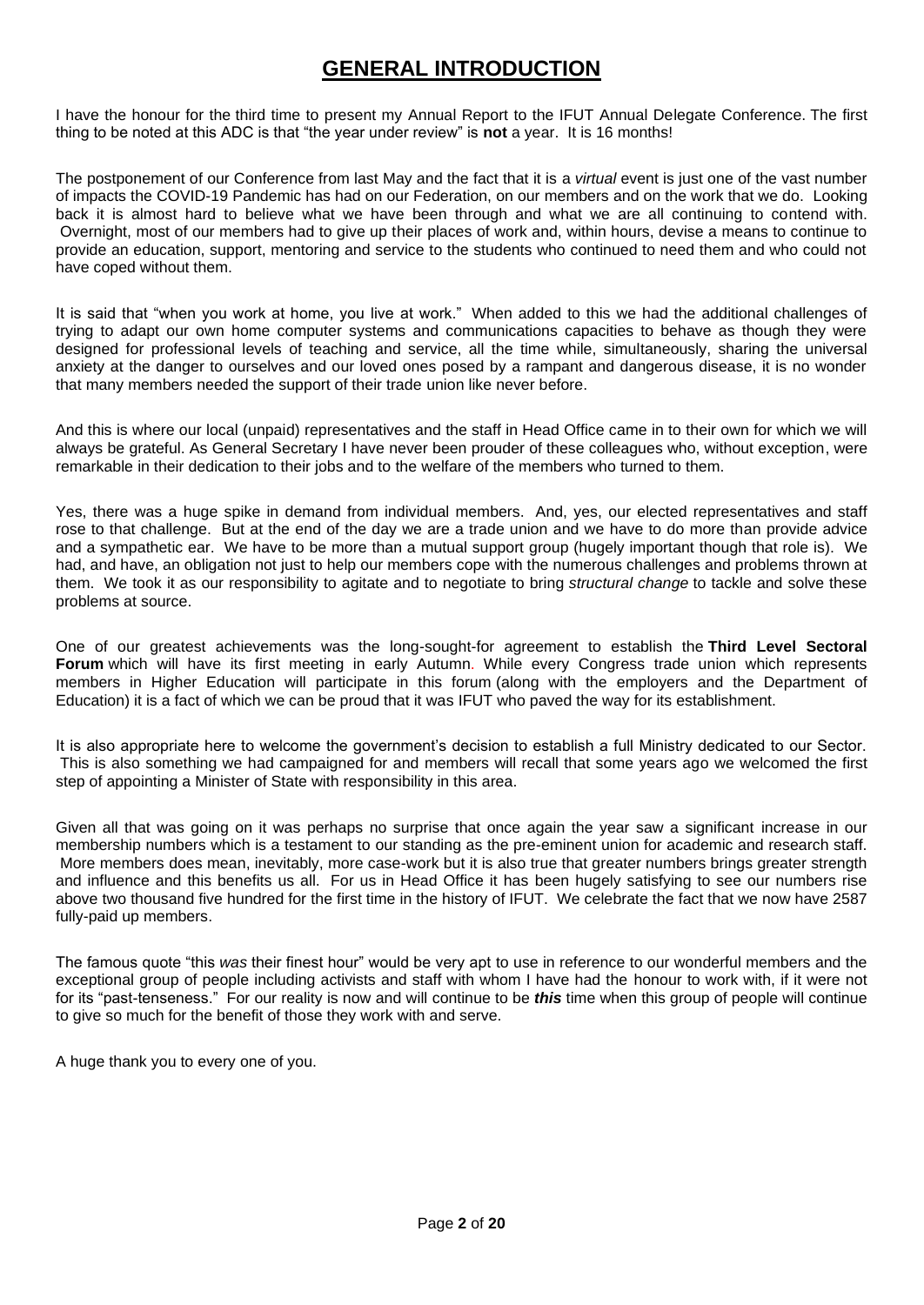#### **IFUT ANNUAL REPORT 2019/2020**

#### *CONTENTS*

|                | <b>Part</b>                                                            | Page |  |
|----------------|------------------------------------------------------------------------|------|--|
| I              | <b>Remuneration/Pay Agreements</b>                                     | 4    |  |
| $\mathbf{I}$   | <b>Conditions of Employment</b>                                        | 4    |  |
| $\mathbf{III}$ | <b>General Contacts</b>                                                | 11   |  |
| IV             | <b>Education &amp; Research</b>                                        | 12   |  |
| $\mathbf v$    | <b>Organisation &amp; Communications</b>                               | 13   |  |
|                | <b>Initials</b>                                                        | 15   |  |
|                | <b>Appendices</b>                                                      |      |  |
| A              | Branches, Branch Secretaries & Central Branch Convenors 2019/20<br>16  |      |  |
| в              | <b>Council &amp; Executive 2019/20</b><br>17                           |      |  |
| C.             | <b>IFUT Committees &amp; Working Groups 2019/20</b><br>19              |      |  |
| D              | <b>IFUT Affiliations, Memberships &amp; Associations 2019/20</b><br>20 |      |  |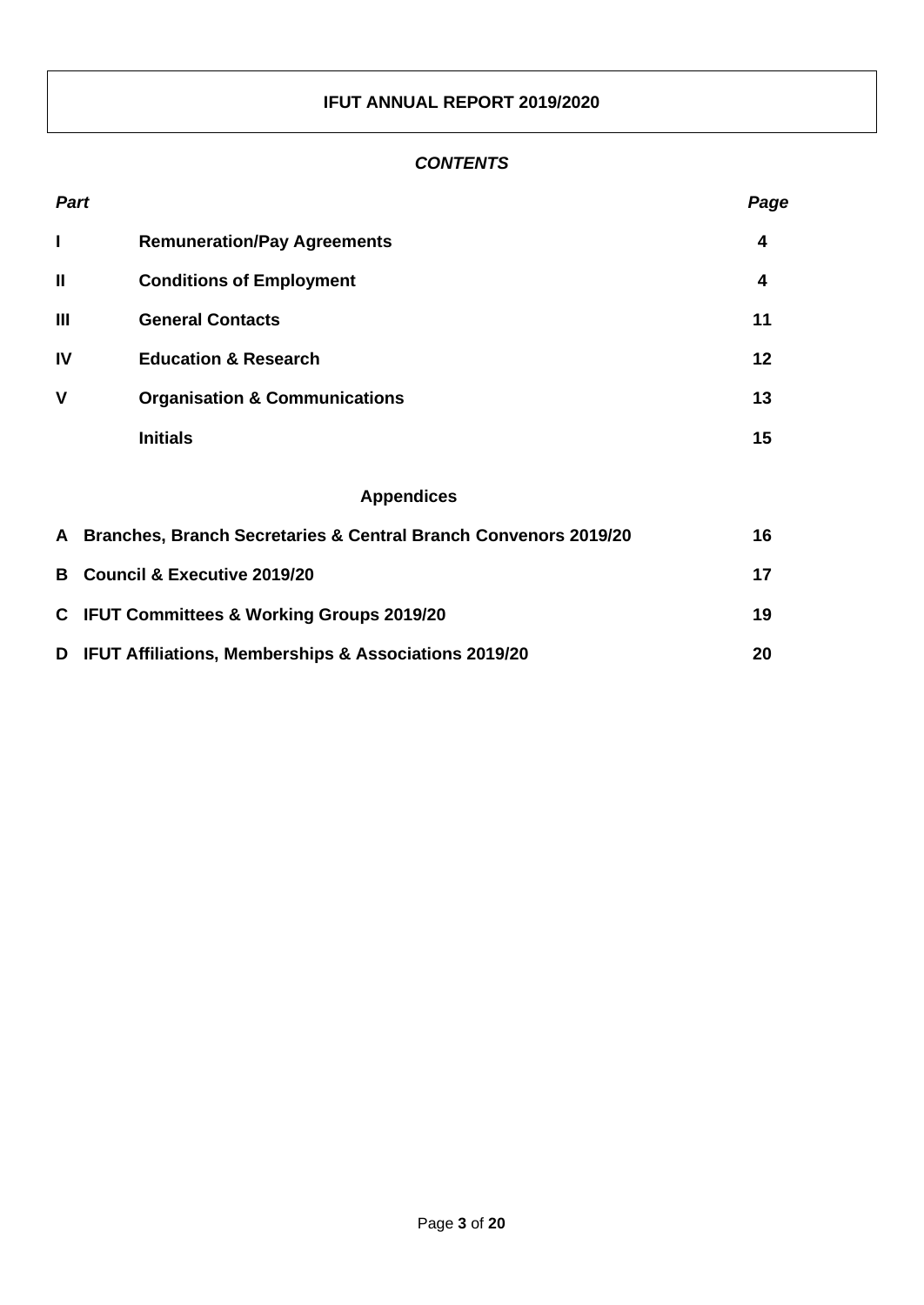#### **I. REMUNERATION/PAY AGREEMENTS**

#### **1. Public Service Agreement**

#### **Royal Irish Academy (RIA)**

A Conciliation Conference took place at the Workplace Relations Commission (WRC) on 18th February 2020 for one member under clause/s 1.24 of the Public Service Agreement 2010 -2014, as reaffirmed under 4.1.6. of the Public Service Stability Agreement 2013 – 2016 and again under 7.1.3. of the Public Service Stability Agreement 2018 - 2020.

This dispute concerns our member's exclusion, uniquely amongst all of the RIA staff, from the nationally agreed programme of pay restoration agreed under the above National Pay Agreements.

The WRC asked the parties to meet locally. A scheduled meeting was cancelled at short notice before the COVID-19 shut down.

#### **University College Cork (UCC)**

IFUT has sought a Conciliation Conference for one member under clause/s 1.24 of the Public Service Agreement 2010 -2014, as reaffirmed under 4.1.6. of the Public Service Stability Agreement 2013 – 2016 and again under 7.1.3. of the Public Service Stability Agreement 2018 - 2020.

This dispute concerns our member's exclusion from the nationally agreed national pay increases and pay restoration. The dispute also includes the non-payment of incremental pay.

IFUT achieved a successful outcome at this hearing and the member achieved implementation of the appropriate pay scale and increments.

#### **2. Non-Public Sector Agreement**

#### **Educational Research Centre (ERC)**

We continue to support and give advice to members regarding industrial relations issues at the Educational Research Centre.

#### **Marino Institute of Education (MIE)**

In late 2019 it became apparent that while MIE were applying the terms of the Public Sector Pay Agreement the phasing of the increases were running some 9 months behind the public sector dates. It was agreed that this would be rectified within the lifetime of the current agreement leaving our MIE members in line with the timings and phasing of the increases under any successor agreement.

#### **Royal College of Surgeons in Ireland (RCSI)**

At the last ADC we reported on a pay agreement of 7.5% for all union members earning under €100,000 per year with an increase of 3% for those earning above this amount. The agreement negotiated by IFUT and SIPTU. It had a life span of two years and nine months with a retrospective starting date of 1<sup>st</sup> January 2018. It will conclude at the end of September 2020.

Early in 2020 we began the process of convening general meetings to build awareness and interest in agreeing a successor claim. We had planned on securing agreement in Summer 2020 so that the next agreement could immediately follow on from the current. Regrettably these negotiations have been put on hold due to the COVID crisis however we have advised RCSI management that our members expect to secure an agreement before the current ones expires.

#### **II. CONDITIONS OF EMPLOYMENT**

#### **1. Incorporation of CICE, MDIE & SPD into DCU**

IFUT and SIPTU are now working together under the auspices of the Joint Union Forum during the COVID-19 pandemic. Both Unions meet together and again with management on a fortnightly basis. IFUT continue to seek final agreement regarding the new representational structure in DCU post COVID-19. IFUT's strategy is to continue to achieve the strongest representative status possible in DCU

#### **2. Cush Report and Process**

#### **Cases taken through the Cush Adjudication Process**

IFUT secured agreement with the Irish University Association on an adjudication process to address disputes under the Expert Groups' Report for Lecturers last Summer.

It certainly appears to be the case that the widespread abuse of fixed term / specific purpose contracts that was rampant across the university sector for Lecturers, that gave rise to the need for the Expert Group Report in 2016, has been tempered, and largely addressed, as a result of the Report and the subsequent 'teeth' added to the Report in establishing the Adjudication Process.

To date we have taken 3 cases all the way through the process. One under Section 7.1(i) of the Report which renders Lecturers eligible for CID's after 2 years' service and two cases under Section 7.1(iii) which provided for additional hours to be offered to pro-rata / part-time CID holders before the hours are externally advertised.

The 'Information Pack' prepared by Head Office and shared with all Committees has proved to be a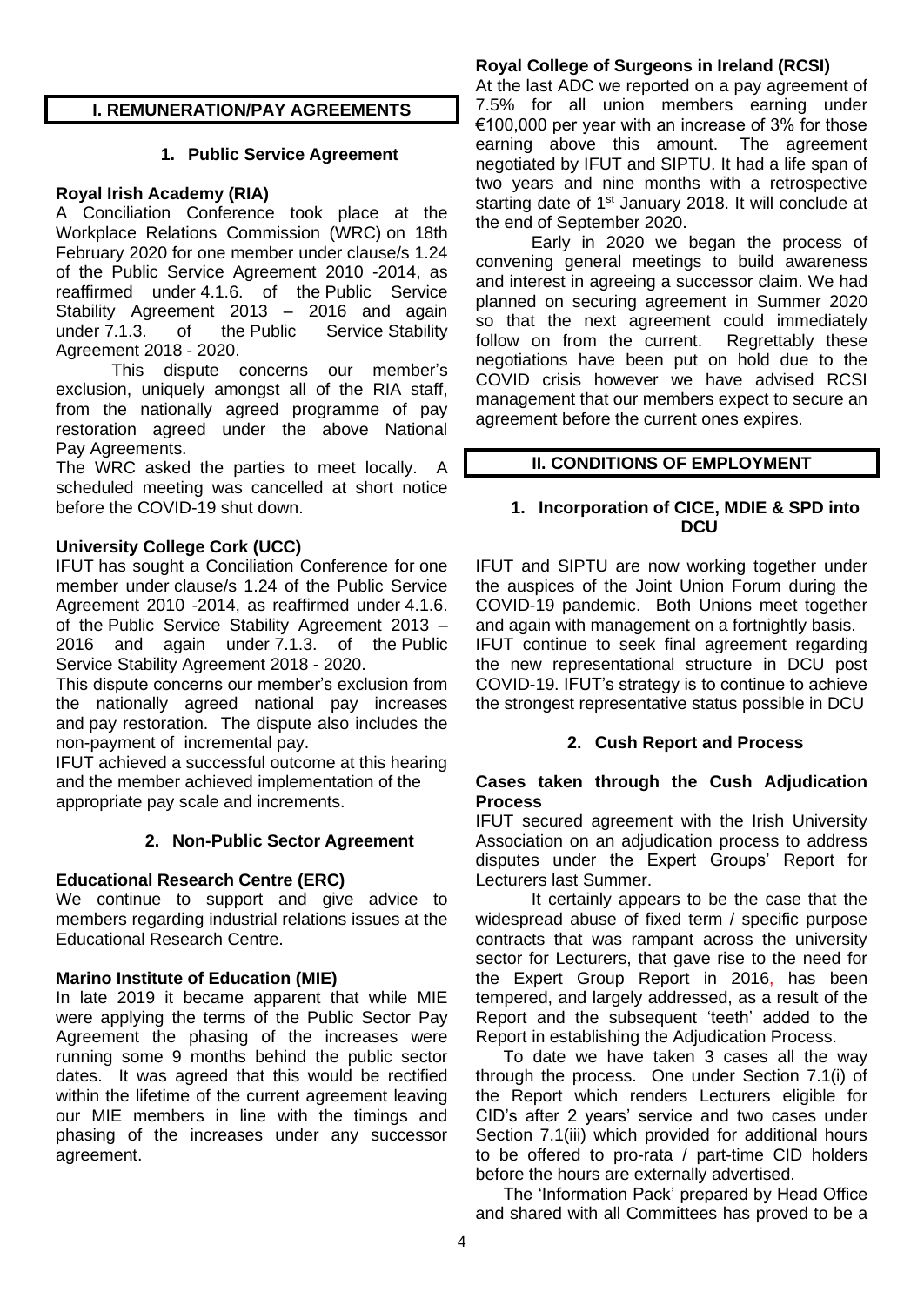support to members seeking information and direction in the taking of cases. The success of the implementation of the terms of the 'Cush Report' was never going to be measured by the outcome from adjudication, but by a reversal of the trend to engage Lecturers on successive fixed-term contracts. It is fair to say that this is now emerging to be the case.

#### **Dublin City University (DCU)**

One member was not considered for the hours which were available due to a maternity leave case. As a result these hours were offered to another individual.

IFUT sought to rectify this situation and achieved the implementation of a six-month full-time (temporary) contract (covering the maternity leave) whereby at the end of the full-time temporary contract, the member will revert to his permanent half-time role.

#### **Mary Immaculate College, Limerick (MICL)**

There is currently one 'Cush' case in train in MICL. Th case is somewhat compounded by the fact that the agreement and protocol covering the dedicated 'Cush' Adjudicator is between IFUT and the IUA and does not extend beyond the Universities. We have proposed to MICL that they enter into an IFUT / MICL agreement largely replicating the provisions agreed between the IUA and IFUT.

#### **Maynooth University (MU)**

We have been involved in three cases under 'Cush' in Maynooth in recent times. Two case are longstanding disputes involving members on pro-rata (0.75) contracts of employment who have taken cases through the WRC process, into the 'Cush' process in their efforts to secure full CID's. Regrettably these cases, fully supported by IFUT Head Office, were not successful in adjudication and will likely be returned to the WRC. Notwithstanding the disappointing outcome the decision of the Adjudicator provided Head Office with a precious insight into how the Adjudicator considers the cases before him and how he sees the Adjudication Process fitting in with other employment legislation.

#### **University College Dublin (UCD)**

To date there have been two referrals to, and one hearing, under this new process involving IFUT UCD members. Both cases were of a similar nature in that they involved members being engaged under a series of fixed term / specific purpose contracts for several years. Despite robust rejection to both claims at local level management conceded one case on referral to adjudication by IFUT. The second case, which had previously

been before the Workplace Relations Commission involved an oral hearing with the Adjudicator indicating a preference for the Union's position on the day. The Adjudicator advised both sides that a decision would be made two weeks from the date of the hearing in the event that he was not advised that the matter was resolved. The member was offered a CID within that timeframe and the matter was withdrawn from the Adjudication Process.

Since late 2019 there have been nine other cases raised with UCD under 'Cush'. One case has gone into adjudication and the other case has been resolved locally. Seven of these cases were in pursuit of CID's and one was taken by a member on a 0.5 contract under Section 7.1(iii), that member has secured a full CID from next Semester.

#### **3. Cases Under the Protection of Employees (Fixed-Term Work) Act 2003**

#### **Mary Immaculate College, Limerick (MICL)**

Questions have been raised about the workings of a contract of employment involving periods of nonpayment out of semester and how this contract will affect PRSI and ultimately the effects that this type of arrangement may have on the state pension. We remain engaged in this process.

We were successful in securing increases in pro-rata contracts for two members and in one case we secured a full CID for a member who was regularly working hours in addition to her pro-rata CID hours on an overtime basis.

#### **Maynooth University (MU)**

In the past year we have been actively engaging, with some success, in Maynooth in an effort to secure CID's for a number of Tutors and 'Occasional' Lecturers. Regrettably progress has slowed significantly in recent months leading to understandable frustration among those who have been assured they will receive CIDs but are yet to receive contracts.

#### **National University of Ireland, Galway (NUIG)**

There are several IFUT members awaiting CID's having completed periods of long service under hourly paid contracts.

#### **Royal Irish Academy (RIA)**

IFUT supported a member in successfully obtaining a CID locally.

#### **Royal Irish Academy (RIA)**

IFUT supported a member in obtaining an extension to their fixed-term contract.

#### **Trinity College Dublin (TCD)**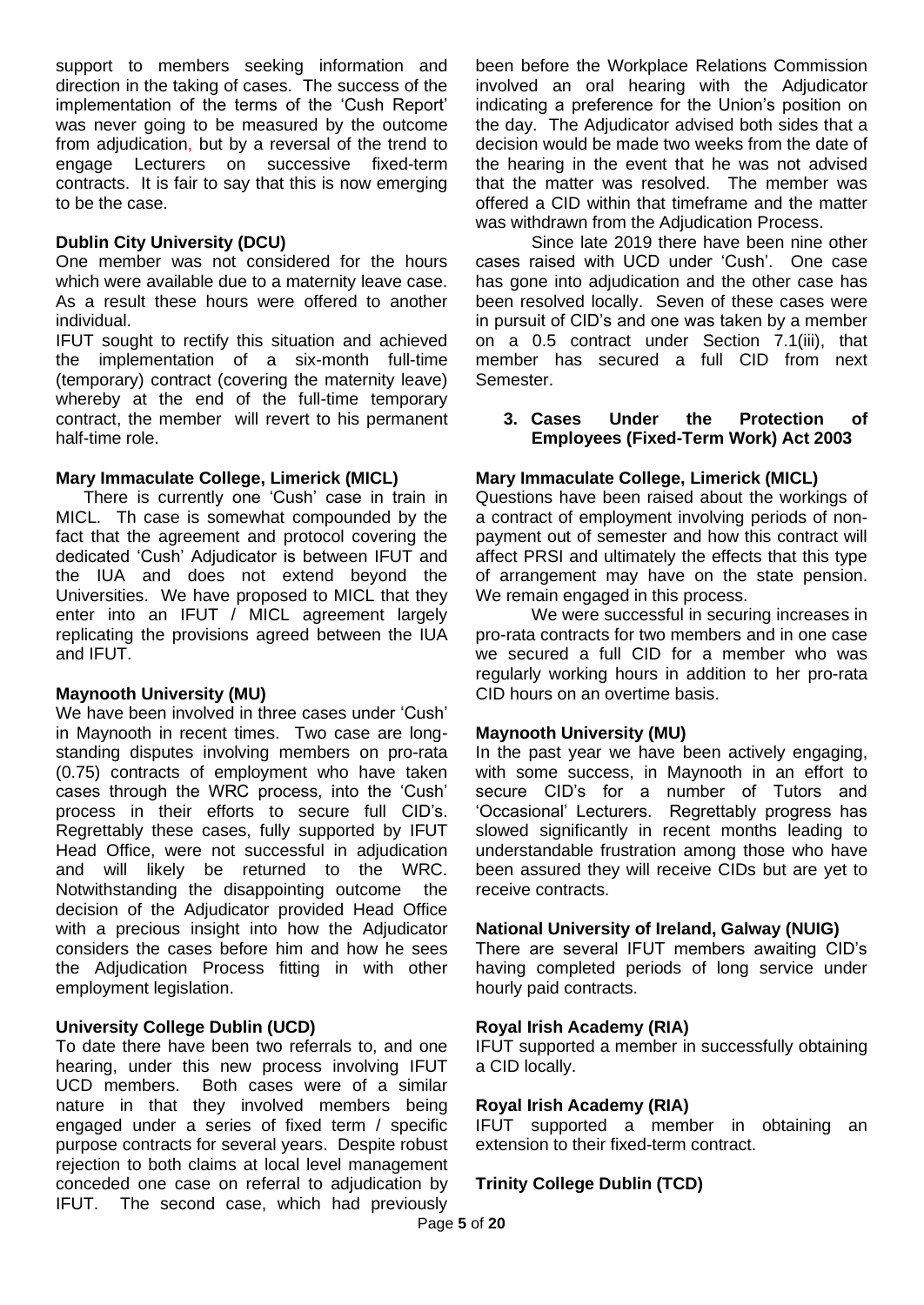IFUT supported three members in clarifying their CID status.

#### **Trinity College Dublin (TCD)**

IFUT supported a member in obtaining confirmation of their full-time CID status.

#### **Trinity College Dublin (TCD)**

IFUT supported two members with CIDs in clarifying their workload allocation on reallocation of roles.

#### **Trinity College Dublin (TCD)**

A Conciliation Conference took place for one member at the WRC regarding a claim for augmentation of additional hours and confirmation of a CID under the Industrial Relations Act.

IFUT achieved full and final settlement of the claim at local level.

#### **University College Cork (UCC)**

One member had been continuously employed by UCC since September 1, 2014, for a period in excess of five years. During this time the member had been issued with no less than five successive, non-permanent contracts of employment.

IFUT achieved a permanent position and Contract of Indefinite Duration (CID) for this member.

#### **University College Cork (UCC)**

One member has been working for almost a decade, holding year-to-year hourly-teaching contracts, without summer pay, payment for meetings and the extensive preparation required for delivering high-quality lectures. Over those years, this member held several research contracts, collaborating with colleagues on successful grant applications. Through the support of IFUT, the member finally secured a full-time lecturing CID which was achieved at negotiations at local level.

#### **University College Cork (UCC)**

One member achieved a Contract of Indefinite Duration with the University.

This outcome was achieved through efforts at local level in accordance with the terms of the Protection of Employees (Fixed - Term Work) Act 2003.

#### **University College Cork (UCC)**

UCC failed in its legal obligation to provide one employee with a Contract of Indefinite Duration with the University.

IFUT has referred this case to the Workplace Relations Commission under the terms of the Protection of Employees (Fixed - Term Work) Act 2003.

#### **University College Cork (UCC)**

One member with a total of 4 contracts the 2nd one being as a full-time lecturer achieved a Contract of Indefinite Duration as a consequence of efforts at local level in accordance with the terms of the Protection of Employees (Fixed - Term Work) Act 2003.

#### **University College Cork (UCC)**

UCC failed in its legal obligation to provide one employee with a Contract of Indefinite Duration on the due date. The university has extended the contract for another two years citing COVID-19 as the reason for this decision.

#### **University College Cork (UCC)**

One member has a teaching load equivalent to a part-time permanent lecturer (72 hours), together with administrative duties and student consultation hours (72 hours) for which they are not paid. IFUT has requested their hours to be regularised and for our member to be issued with a permanent contract on the basis of 50% of FTE. This case has been referred to the WRC

#### **4. Promotions and Upgrading Claims**

#### **Dublin Institute for Advanced Studies (DIAS)**

IFUT is supporting one member with regard to a promotional case. This case has been raised at the Education Oversight Body to no avail and referred to the WRC adjudication service. We await a date for a hearing.

#### **Dublin Institute for Advanced Studies (DIAS)**

IFUT is seeking promotion for a second member in the College.

The Claim was referred to the DES by Management. IFUT is to refer this case to the WRC.

#### **Dublin City University (DCU)**

A long outstanding case for promotion that had been the subject of some discussion at the time of incorporation was brought through Adjudication at the WRC and before a full hearing of the Court. Regrettably the Court did not find in the members' favour.

#### **Mary Immaculate College, Limerick (MICL)**

A Lecturer member, supported by Head Office and the Local Committee, secured an upgrade following a claim made locally.

Despite representations made by Head Office we were unsuccessful in our efforts to secure 'incremental credit' in recognition of previous service in another Institution for a newly appointed Lecture in MICL.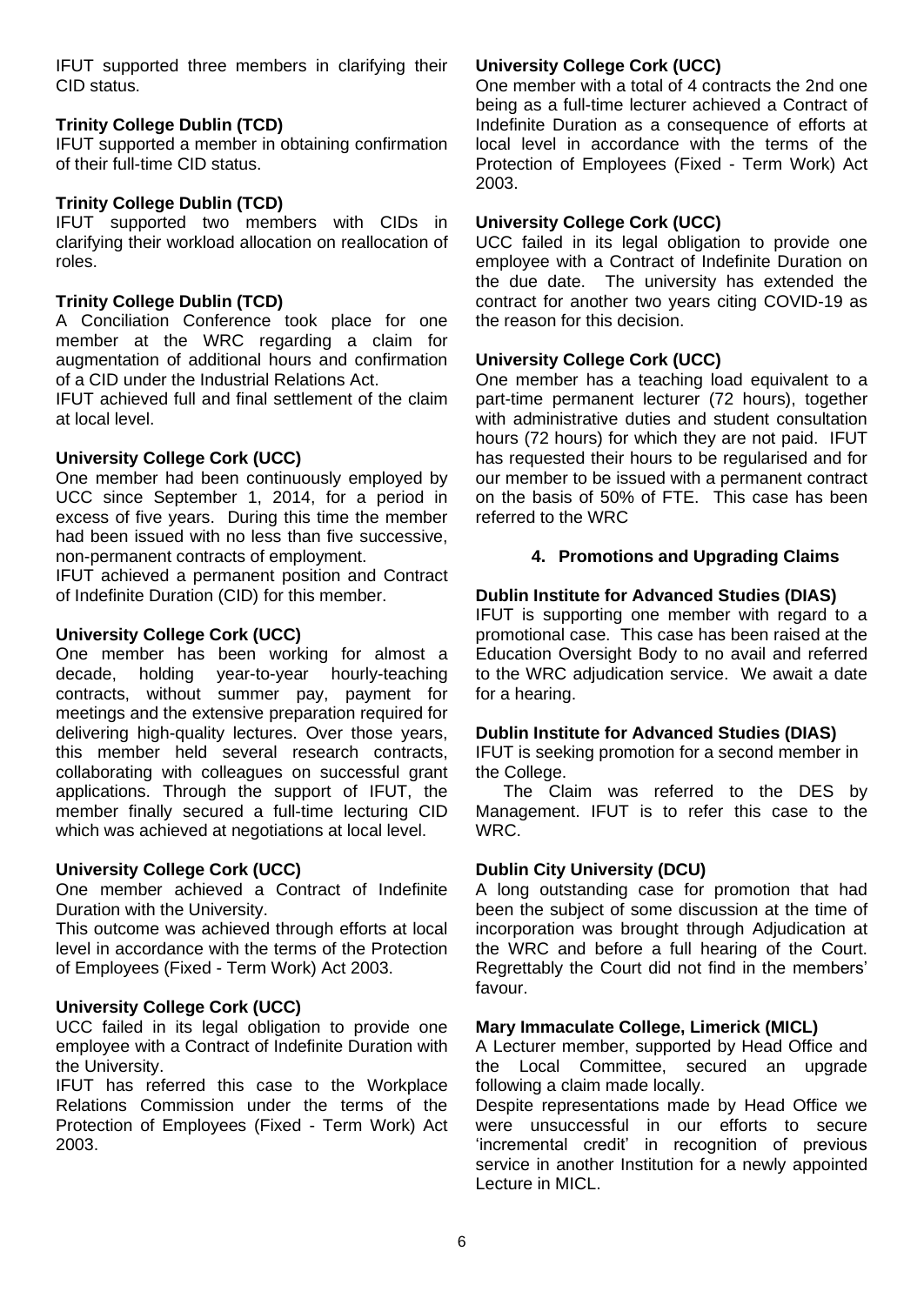#### **Maynooth University (MU)**

Several Tutors who have been taking on far more responsibilities than those attached to their roles have, with IFUT's support, advice and direction, been pursuing cases for regrading.

These cases have largely been concluded, however there remains a need to secure agreement on how Tutors can progress to the Senior Tutor role.

#### **National University of Ireland, Galway (NUIG)**

Significant progress has been made, locally and with the assistance of the WRC, in arriving at a new NUIG Promotions Policy. There has been one round of promotions run since the new scheme has been introduced.

Despite considerable effort, and what we perceive to be support from HR, we have not yet secured a full lecturing contract for an individual member who has been engaged as an academic in NUIG for more than 15 years, we remain involved in this case.

#### **Royal Irish Academy (RIA)**

A long-standing request by IFUT for an Academywide review of jobs and salaries regarding a career progression structure for its employees, remains unresolved. In February 2019 the WRC advised management to engage with the Higher Education Authority/Department of Education with a view to exploring means to progress a job evaluation exercise. IFUT met management on the 10<sup>th</sup> September 2019. A formal claim is to be submitted to the WRC.

#### **Royal College of Surgeons (RCSI)**

We continue to work with a member, through the WRC and involving an Independent Expert, in a claim seeking an Upgrade and the re-introduction of a pay scale. In recent years HR management in the RCSI have 'red circled' many on scales and not made the scales available to new starters.

#### **Trinity College Dublin (TCD)**

IFUT pursued a case for one member seeking recognition from tutor status to lecturer status. The Adjudicator recommended an increase in incremental credit and recommended continued recognition of the member's research status. While recognizing the Claimant's experience as a Lecturer, the Adjudication Officer failed to recommend implementation of the title of Lecturer (with appropriate salary scale). A subsequent Labour Court recommendation withdrew the increase in incremental credit for previous experience as a Lecturer but recommended that the University facilitate an element of research within the Teaching Fellow contract. This member subsequently agreed a career break with TCD

management and secured an fixed-term appointment as a Lecturer in UCD. This contract has now come to an end and our member continues to seek a Lecturer's post in TCD. IFUT continues to pursue this matter at local level.

#### **Trinity College Dublin (TCD)**

This dispute for one member concerns status, salary, grade and career progression, has been ongoing since prior to 2011.

This is despite the fact that under the terms of the Rights Commissioner's Recommendation (as upheld by the Labour Court and therefore binding) our member is still, incredibly, on Point 1 of the scale!

This matter was finally resolved at local level where parties agreed on a final outcome to this case.

#### **Trinity College Dublin (TCD)**

Formal and informal meetings have been held with mediator, management and the group of unions re Job Evaluation Scheme proposal.

#### **Trinity College Dublin (TCD)**

IFUT supported a member with issues related to the promotion process.

#### **Trinity College Dublin (TCD)**

IFUT supported a member with their regrading claim.

#### **University College Cork (UCC)**  *Correction of Pay Scale*

IFUT pursued this case to the Labour Court and subsequently Conciliation at the WRC where a 'Job Comparison Exercise' was proposed by the Department of Education to assist in resolving the claim.

The outcome of this exercise recommended in favour of an upgrade for our members. However the Department of Public Expenditure and Reform would not sanction the job evaluation decision. IFUT met with the Principal Officer at the Department of Education and the case was referred back to Conciliation at the WRC. The case was referred to the Education Oversight Body who subsequently referred it back to the WRC.

#### **University College Cork (UCC)**

A formal meeting with Management took place on 16th October to lodge a claim for the introduction of a Promotions/Progression Scheme for Library staff. The Management response was disappointing.

The case has been referred to the WRC.

#### **University College Cork (UCC)**

Page **7** of **20** IFUT sought improvements for a group of new members (11) regarding terms for new regularised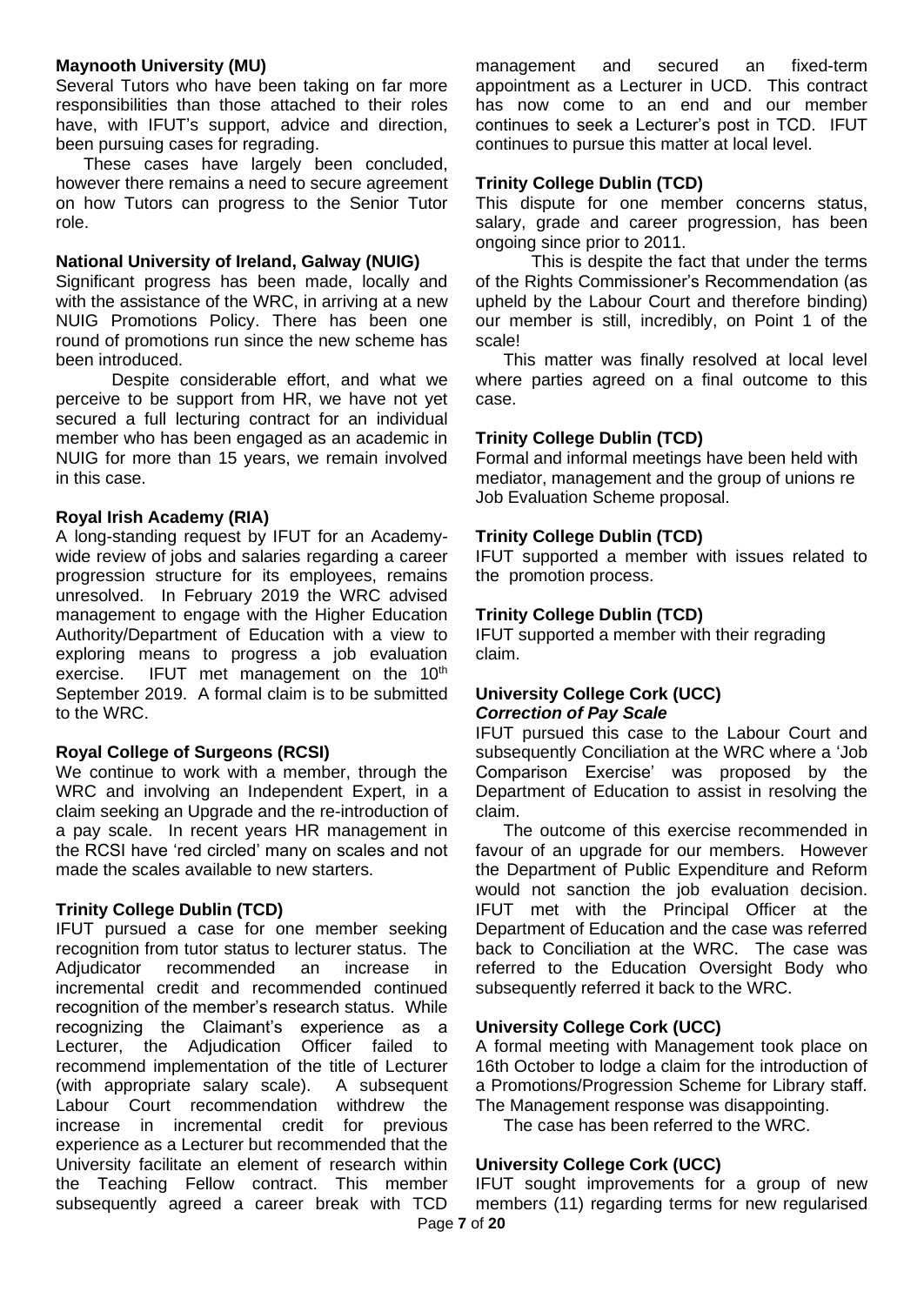pay scales and grading for Tutors in the Language Centre. All members achieved permanent contracts of employment, salary scales and increments.

#### **University College Cork (UCC)**

IFUT is pursuing a case for one member regarding the outcome of a promotion process to senior lecturer. The complaint was rejected by UCC.

The case has been referred to the WRC.

#### **University College Cork (UCC)**

One member has been excluded from progression above the bar due to a red circled agreement.

This member has made every possible effort to open a pathway towards progression to an A/B academic role. IFUT is referring this case to the WRC Conciliation.

#### **University College Cork (UCC)**

IFUT pursued a claim for one member regarding salary, grade and career progression.

This matter was finally resolved at local level.

#### **University College Cork (UCC)**

A case was taken though the adjudication services of the WRC and into a full Hearing of the Labour Court for a member appealing a decision of UCC not to shortlist them for a Professorial post. In finding in our favour the Court determined that financial redress was the appropriate remedy.

#### **University College Dublin (UCD)**

We continue to support and represent a member within the School of Architecture who is engaged in a technical role without full recognition of this in their contract of employment.

#### **5. Payment of Wages Act, 1991**

#### **National University of Ireland, Galway, (NUIG)**

Head Office supported a member who had acquired a disability and was concerned of the potential implications in bringing this to the attention of the university management. The matter was addressed to the member's satisfaction.

#### **University College Cork (UCC)**

IFUT was successful at an Adjudication hearing for a group of members where a deduction in their salary was not required or authorised by statute, or authorised by virtue of a term in the employment contract, and the deduction was not agreed or consented to, either in writing, verbally or at all.

UCC have appealed this case to the Labour Court.

#### **6. Equality**

#### **Maynooth University (MU)**

IFUT supported a member in resolving workload issues while taking Parental Leave.

#### **Royal Irish Academy (RIA)**

This case concerns a claim by ("the complainant") that the Royal Irish Academy ("the respondent") indirectly discriminated against the complainant on the grounds of gender, civil status and family status in terms of sections 6(2)(a),(b) and (c) of the Employment Equality Acts, 1998-2015 ("the Act") and in contravention of sections 8, 19, 22 and 31 of the Act in relation to their conditions of employment.

We await a date for a WRC hearing.

#### **Royal Irish Academy (RIA)**

This case concerns a claim regarding the refusal to allow a member to return to their full-time position (despite prior agreement).

IFUT is pursuing this case under the Equality Acts for discriminatory conduct. s6(1) 'less favourable treatment'.

#### **Trinity College Dublin (TCD)**

IFUT supported a member with difficulties regarding the status of their employment.

#### **University College Cork (UCC)**

An Age Discrimination case concerning the failure to promote one member was lodged at the WRC. This case has now been resolved at local level where our member achieved promotion and additional incremental points.

#### **University College Cork (UCC)**

One member achieved a local level settlement regarding a victimisation case which was referred by IFUT to the Workplace Relations Commission under the Employment Equality Acts 1998 to 2015.

#### **7. Assignment Correction Rates**

#### **Dublin City University (DCU)**

IFUT lodged a claim for correction of pay for extra hours worked per week including hours for exam corrections.

#### **University College Cork (UCC)**

This case involves a claim for improved assignment correction rates. Discussions at local level are ongoing.

#### **8. Bullying**

#### **Dublin Institute for Advanced Studies (DIAS)**

IFUT continues to provide representation to a member who maintains that they have been subjected to a campaign of bullying and marginalisation over several years. Despite some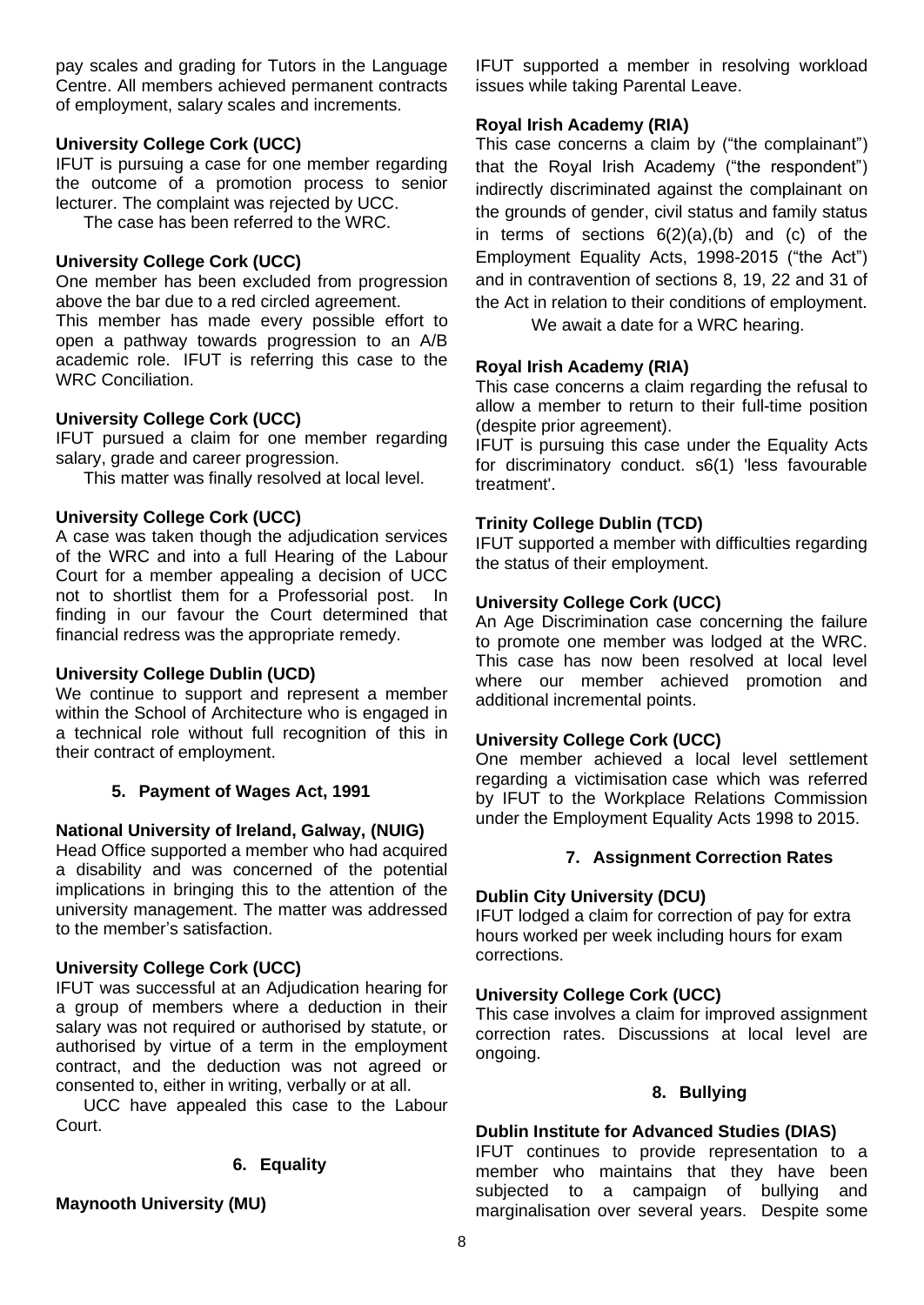interventions over the years the member asserts that this marginalisation persists. We continue to work closely with the member. Two separate external independent investigators are carrying out investigations into the complaints made by, and against, the member in recent months.

#### **Dublin Institute for Advanced Studies (DIAS)**

IFUT has provided representation to another member of staff affected by the outcome of an investigation of Bullying in the Institute

#### **Maynooth University (MU)**

We continue to advise, represent and support 7 individual members involved in various bullying related process in MU.

#### **Royal College of Surgeons, Ireland (RCSI)**

We have been supporting a member who has been unfairly treated since receiving a promotion.

#### **Trinity College Dublin (TCD)**

IFUT supported a member pursuing a bullying case at TCD.

#### **Trinity College Dublin (TCD)**

IFUT supported a member who maintains they are being bullied and has contractual difficulties as a result.

#### **9. Transfer**

#### **Maynooth University (MU)**

IFUT previously pursued a case to the WRC for one member for a transfer to a Department more appropriate to the member's skill set. Subsequent mediation attempts have failed to achieve a positive outcome and the member involved is considering their position.

#### **Trinity College Dublin (TCD)**

An advertisement for a "new" post impacted on one member as the proposed post had obvious adverse implications for our member. IFUT made a formal request for this development not to proceed.

The University went ahead with advertising the post against IFUT's formal objections.

The case has been referred to the WRC.

#### **10. Whistleblower's Protected Disclosures Act**

#### **Maynooth University (MU)**

IFUT supported one member in an alleged bullying case who was cleared of any wrong-doing by an Investigator but who was subsequently unilaterally transferred out of their department to another area of the College. Management refused to attend a WRC Hearing maintaining that the issue was governed by the Statues.

IFUT pursued this case into the WRC under the Whistleblower's Protected Disclosures Act.

One Hearing took place and a second Hearing was adjourned to facilitate mediation. The mediation process was unsuccessful in resolving the dispute. The case was referred back to adjudication and IFUT were unsuccessful in securing a positive outcome. This case has now been appealed to the Labour Court by IFUT.

#### **Maynooth University (MU)**

IFUT has submitted a penalisation claim for one member to the WRC under the Protected Disclosure Act, 2014. One hearing has taken place and the parties are considering a settlement before the issuing of another notice of a hearing date in this case.

#### **University College Dublin (UCD)**

We are providing support to a member in his preparations of a case under the Protected Disclosures Act, 2014.

#### **11. Return to Full-Time Work**

#### **Trinity College Dublin (TCD)**

One member is seeking to return to their full-time position (CID). A Labour Court hearing took place and requested the parties to consider a settlement to this case. The matter remains unresolved and has been referred back to the Labour Court.

#### **Trinity College Dublin (TCD)**

IFUT supported a member having difficulties regarding their workload on return to work from Leave of Absence.

#### **12. Health and Safety**

#### **Royal College of Surgeons (RCSI)**

We provided support and representation to a member whose salary had been unfairly reduced following a period of absence.

#### **13. Unfair Dismissals**

#### **Maynooth University (MU)**

We continue to support and represent a Researcher who was re-engaged in MU following their unfair dismissal almost 2 years ago.

Regrettably this member continues to have no specific role, we are actively engaging with HR in this matter and anticipate that it will be resolved in advance of the next semester.

#### **Trinity College Dublin (TCD)**

At the last ADC we reported on a high-profile dismissal case that IFUT had taken under three pieces of legislation for an Adjunct Lecturer in TCD.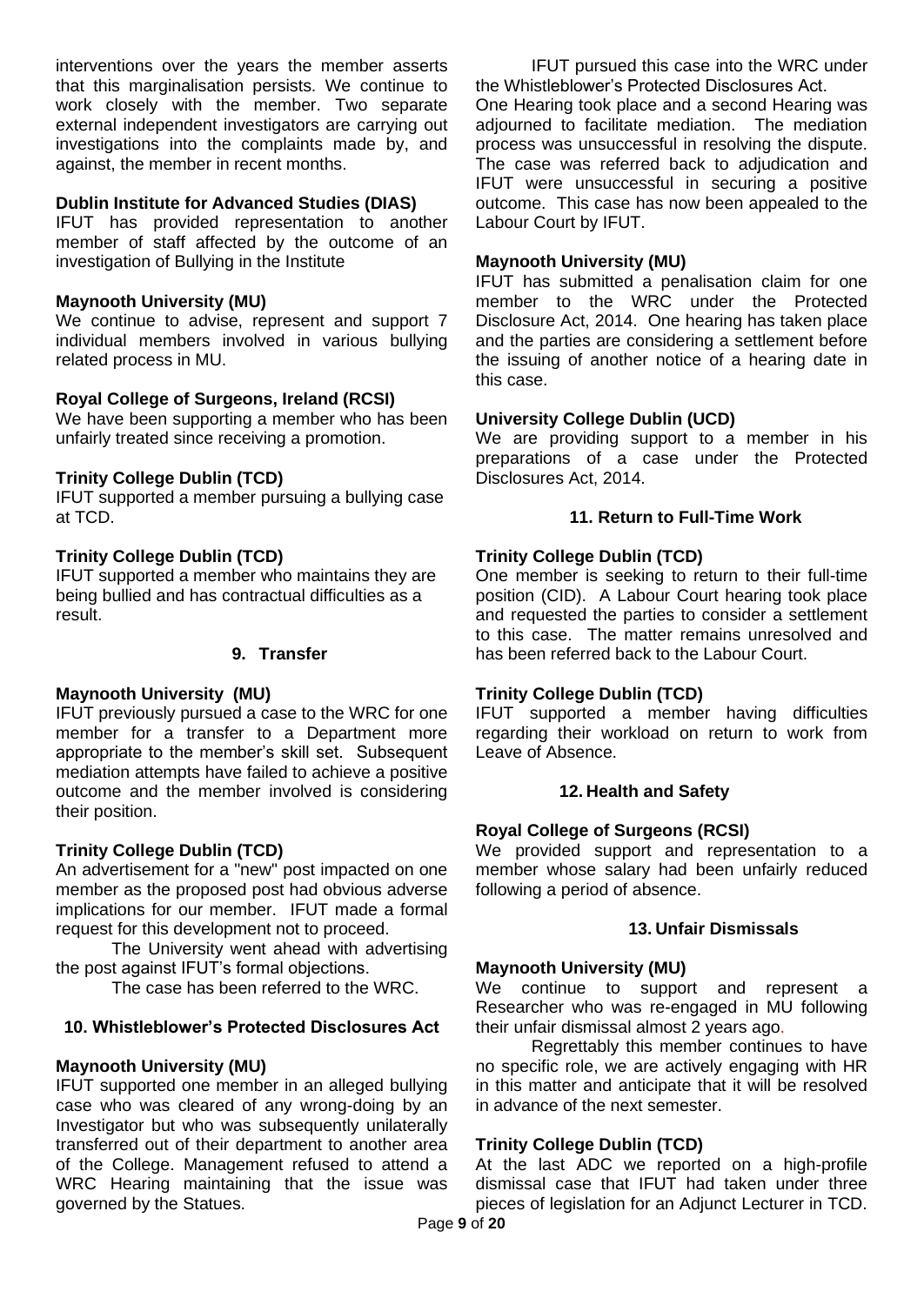While the Adjudication Services of the WRC had ruled in the members' favour the compensation was low. We subsequently appealed the case to the Labour Court and following a full hearing the compensation was increased significantly to almost the maximum awardable under the legislation. The matter is now fully resolved.

#### **University College Cork (UCC)**

IFUT pursued at local level one case of termination of employment for a Tutor who has worked under no less than **eight** contracts of employment. However, due to a break in service IFUT have no grounds for referral to the WRC.

#### **University College Cork (UCC)**

One member with almost 3.5 years' service has had their contract of employment terminated. IFUT contested this case by reference to the Unfair Dismissals Act and the Cush Procedures. IFUT was successful in achieving a CID for this member.

#### **University College Dublin (UCD)**

We secured a significant win for a Researcher member who had been engaged by UCD under a series of fixed-term contracts for almost 10 years.

The member was 'let go' in June of 2019. The WRC Adjudicator found the dismissal to be unfair and determined 'reinstatement' to be the appropriate remedy.

The decision can be found on the WRC website:

[https://www.workplacerelations.ie/en/cases/2020/m](https://www.workplacerelations.ie/en/cases/2020/may/adj-00023818.html) [ay/adj-00023818.html](https://www.workplacerelations.ie/en/cases/2020/may/adj-00023818.html)

#### **14. Disciplinary Procedure**

#### **Dublin Institute of Advanced Studies (DIAS)**

The case mentioned in the Bullying section of this report now involves the disciplinary procedure too.

#### **Mary Immaculate College, Limerick (MICL)**

In the course of the year we provided support and representation to a member following complaints being lodged. That matter is since resolved.

#### **Maynooth University (MU)**

We continue to support a member who is being / has been disciplined on issues of performance.

#### **National University of Ireland, Galway, NUIG**

We supported a member through the disciplinary process, that matter concluded with a low level disciplinary sanction being imposed on the member, no appeal was made.

#### **Trinity College Dublin (TCD)**

We continue to provide representation to a member at an internal disciplinary forum**.** This member was placed 'on leave' prior to the Christmas break and remains out of work.

#### **University College Dublin (UCD)**

Our UCD Branch, following considerable engagement with HR Management in UCD since the ADC have finalised wording of a Disciplinary Statute that is being considered by the Branch at present.

#### **15. Redundancies**

#### **Maynooth University (MU)**

In May of 2019 MU HR Management commenced engagement with IFUT on foot of a senior management decision to reduce staff numbers in the Innovation Value Institute (IVI) in response to decreased funding. The process is close to completion and will involve some redeployments and some redundancies.

At the time of writing this report there is one member awaiting her final redundancy settlement, five members have left through this redundancy programme.

#### **National University of Ireland, Galway (NUIG)**

We have worked with a member who opted for redundancy as an alternative to redeployment. In the course of our interactions we secured significant improvements to the first offer made by NUIG.

#### **Royal College of Surgeons in Ireland (RCSI)**

We are supporting a member in their efforts to avoid a redundancy as their Department is being restructured.

#### **University College Dublin (UCD)**

We supported a Researcher in their efforts to secure a redundancy payment on completion of their employment which covered several fixed term contracts.

#### **16. Changes to Duties**

#### **University College Cork (UCC)**

An Advisory meeting of the WRC took place for one member – Third meeting took place on Monday 25<sup>th</sup> November 2019 in the WRC, Dublin.

A further facilitated mediation meeting was held in UCC on 27<sup>th</sup> February 2020 with both parties in attendance. A draft agreement, based on an understanding of agreed issues at the mediation meeting, was issued on 2<sup>nd</sup> March 2020 and sent to the member. IFUT received a response from the member on 17<sup>th</sup> July outlining further difficulties. The WRC has now closed the file on this case.

#### **University College Cork (UCC)**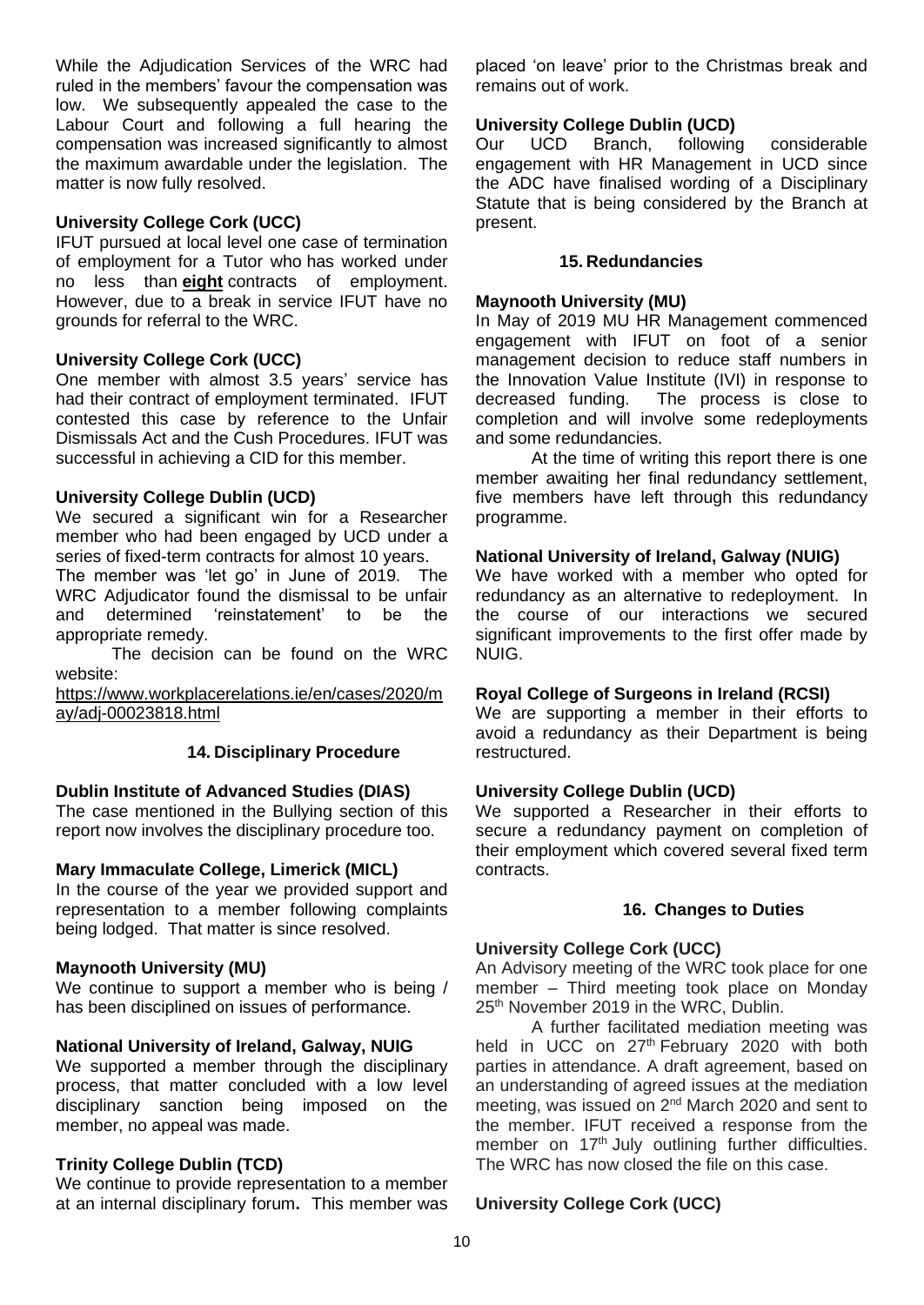One member's role and duties have been changed which adversely affects the geographical work area and removes other elements of the post including an upgrade for this position.

#### **17. Other Committees**

#### **ICTU Education Committee**

IFUT has played a significant part in bringing this committee from one that met occasionally broadly discussing matters 'education related' to a functioning relevant committee with the ambition to be a part of a Higher Education Sectoral Dialogue Group.

IFUT has been well represented on this group by John Walsh, TCD and Michael Hinds of DCU, both who are IFUT Executive members. This group produced a paper on the case for publicly funded higher education earlier this year.

#### **The Coalition for Publicly Funded Higher Education**

This grouping involving the student and the employee unions across higher education have been active over recent months. Following a wellattended workshop in late August 2019 the Committee initiated a campaign 'Education Futures' through which lobbying material was developed in the run up to the general election.

Since the election the group meets regularly and significant efforts are being made to align the work of 'Education Futures' with that of the Congress Group. Despite the different composition of the groups involved the objectives are largely in line. IFUT is represented on this Group by our President, Angela Flynn and our Deputy General Secretary, Frank Jones.

#### **The Four Teacher Unions**

This group continues to meet on a monthly basis to discuss developments across the education sector.

#### **The Education Oversight Group**

This Group is chaired by Mairead Daly of the WRC. It is made up of the Employers and the Trade Unions involved across the entire education sector and addresses matters that have not been successfully resolved through the dispute resolution machinery of the state. IFUT attended the first meeting of this group in October 2019. IFUT used this opportunity to raise issues concerning the direction being given by the DES to the University HR Directors regarding how the HR Directors should respond to referrals from the Unions to the WRC. We have been given a commitment that the DES will engage further with the HR Directors on foot of our input to the Group.

#### **The British and Irish Group of Trade Unions (BIGTU)**

This group met in October 2019 and again in February and April 2020 to discuss the range of issues affecting those that we represent across our jurisdictions. This Group also sent a joint letter to the Minister of Education outlining our concerns relating to COVID-19 for schools and Colleges.

#### **18. Organising**

#### **Marino Institute of Education (MIE)**

IFUT have been engaging in an effort to increase our membership in MIE and to secure collective bargaining rights / recognition with our INTO Colleagues, who, for historical reasons, have membership in MIE.

#### **19. Training**

#### **The Irish Second Level Students Union (ISSU)**

In August 2019 IFUT continued to supported this training. This year Ms. Sue Miller, IFUT Representative and Librarian with DCU attended the training to give those present an overview of her role in DCU

#### **IFUT Training**

On the 12<sup>th</sup> and 13<sup>th</sup> of September 2019 a group of IFUT Representatives / Activist received training to assist them in their roles as Union Activists within their workplaces. It is our intention to continue to provide a schedule of training to our members into the future.

#### **III. GENERAL CONTACTS**

#### **1. Irish Congress of Trade Unions**

IFUT is affiliated to the Irish Congress of Trade Unions. Our representatives on the various ICTU committees are as follows:

Industrial Relations Officer, Fiona Lee represents IFUT on the **Congress Women's Committee**.

Industrial Relations Officer, Fiona Lee also represents IFUT on the **Congress GDPR Committee**.

Phil Halligan, UCD represents IFUT on the **Congress Disability Committee**.

Former General Secretary, Mike Jennings represents IFUT on the **Congress Global Solidarity Committee**.

Rose Malone, MU represents IFUT on the **Congress Retired Workers' Committee**.

#### **One Cork and One Galway Movements**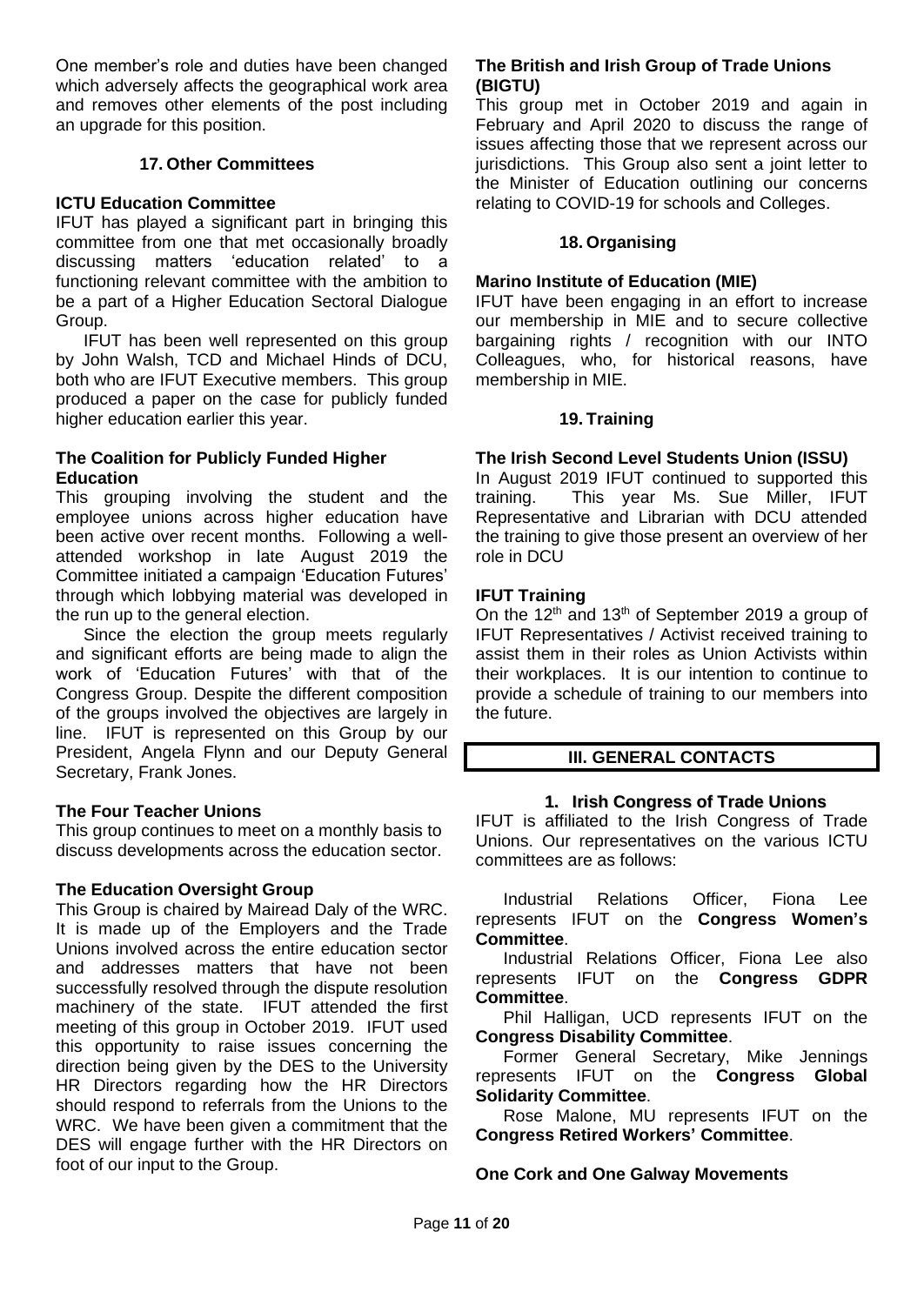The One Movement is a collaborative group of organised activists representing many trade unions and civil society groups operating in Cork and Galway with the objective of achieving decent work and better conditions for everyone.

The former President, Michael Delargey and the current President, Angela Flynn, former Chairperson of the **UCC IFUT Branch** play a very active role in the **One Cork Project** which has brought together all of the trade unions in that area to work together on common projects on behalf of our combined membership.

Alastair McKinstry, Chairperson of the **NUIG IFUT Branch** represents IFUT on the **One Galway Initiative**.

#### **2. Education Unions**

The four unions ASTI, IFUT, INTO and TUI continue to meet at national leadership level at least once per month.

#### **3. Trades Council**

Our representatives on Trades Councils are as follows:

*Dublin Council of Trade Unions:* Hugh Gibbons, **TCD**.

*Cork Council of Trade Unions:* Michael Delargey, President, **UCC**.

*Galway Council of Trade Unions:* Alastair McKinstry and Andrew Ó Baoil, **NUIG**.

*Kildare Council of Trade Unions:* Frank Jones, Deputy General Secretary.

#### **4. International Work**

**4.1** Industrial Relations Officer, Fiona Lee represents IFUT on the **ETUCE Standing Committee for Equality.**

**4.2** Darren Fayne, TCD, represents IFUT on the **Eurodoc, t**he **European Council for Doctoral Candidates and Junior Researchers**.

**4.3 BIGTU** It is important that this structure be maintained as it certainly enhances our position internationally within the higher education trade union movement. The General Secretary continues to represent IFUT on this committee. Also, the former General Secretary, Mike Jennings represents ETUCE on this committee in his capacity as Treasurer of that organisation.

**4.4 ETUCE** Education International is an umbrella organization (including ETUCE) which advances the interests of higher education and research staff by working closely with UNESCO, the ILO and other UN bodies, and by lobbying international agencies such as the OECD, the World Bank, and the World Trade Organization. The affiliates of Education International (EI), which include IFUT, represent 30 million University Lecturers, Teachers and Education employees in approximately 400 organisations in more than 170 countries across the world.

**4.5 HERSC** IFUT is represented on the European Higher Education and Research Standing Committee by the Deputy General Secretary, Frank Jones..

**4.6 TUAC** The General Secretary and the Deputy General Secretary continue to attend the meetings of the Trade Union Advisory Committee of the OECD on Education and Training.

#### **5. National Council for Curriculum and Assessment**

Michael Delargey, UCC represents IFUT on the Council for Curriculum and Assessment and his three-year term will end on 28 February 2021.

Lorraine Harbison, DCU-CICE continues to represent IFUT on the Early Childhood and Primary Maths Development Group. During the year Des Carswell (MICL) was nominated to serve on the Early Childhood and Primary Committee and Seline Keating (DCU) to the SPHE/RSE Primary Development Group.

#### **6. Teaching Council**

Michael Delargey, UCC is the nominee of the Irish Congress of Trade Unions on the Teaching Council.

#### **7. Alliance of Retired Public Servants**

Gerard Enright, MICL represents IFUT on the **Alliance of Retired Public Servants.**

#### **8. Other Contacts**

We continue to make small donations from time to time to various organisations. In 2019/2020 we contributed €500 to TASC; €500 to ICTU Raise the Roof Campaign; and €100 to Mother Jones Festival.

We advertised in the Irish Labour History Society's publication "Saothar" at a cost of €150.

#### **IV. EDUCATION & RESEARCH**

#### **IFUT Researchers' Group**

It was decided, before the commencement of the 2019/20 academic year that the work that this Group was engaging in, and the objectives for the group, extended beyond those engaged as Researchers in the Universities. At a meeting in mid-September it was determined that the Group would be renamed the **Combating Casualisation Committee** and would focus on addressing the use of successive short-term contracts across the sector. The group met again in November of 2019 and for the final meeting in late February of this year. The group discussed the challenges facing early career academics and teased out different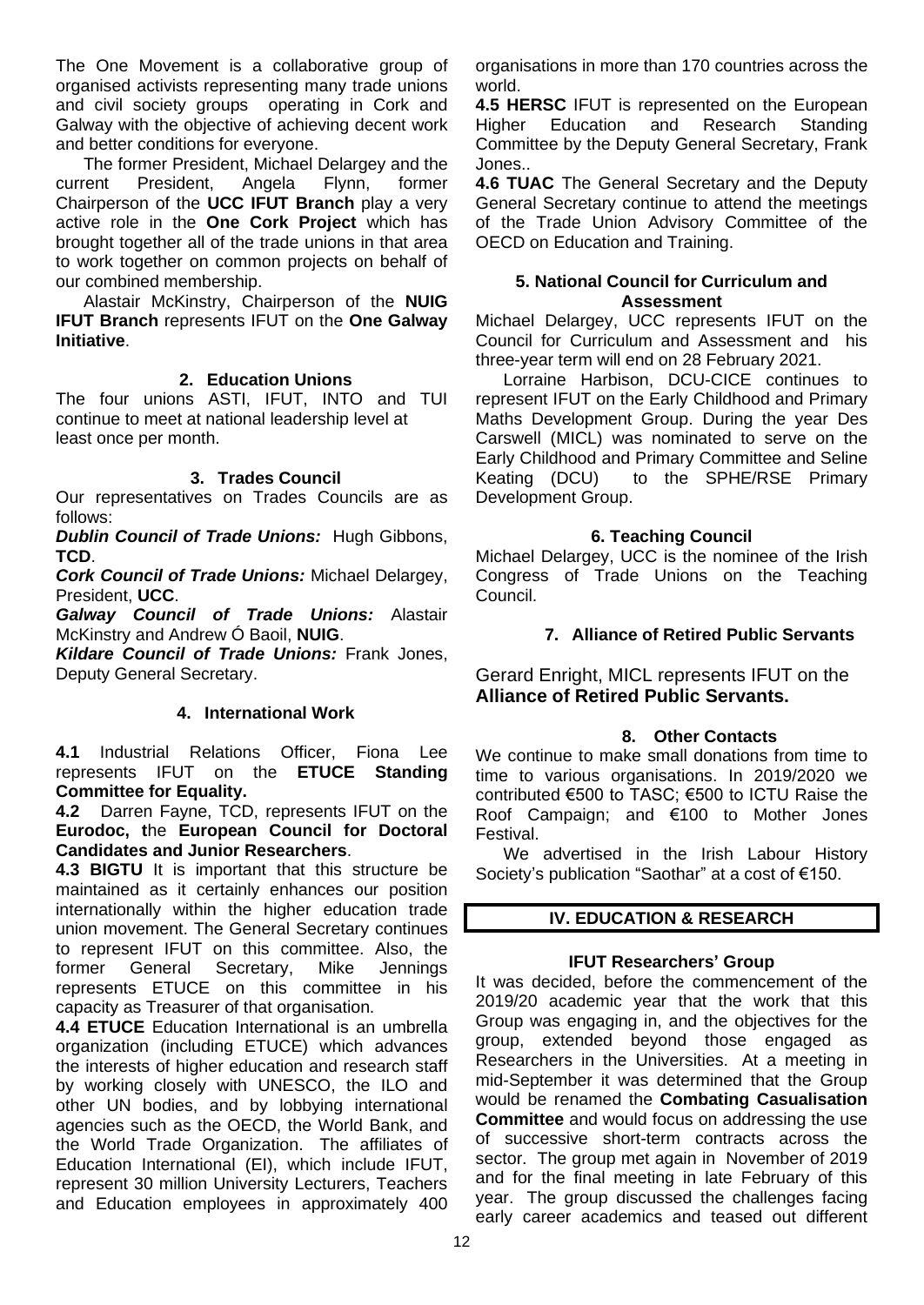approaches to be made to further their concerns. The work of this group ties in closely with the 'Education Futures' initiative that IFUT are engaging in with the members of the Coalition for Publicly Funded Higher Education and the work of the ICTU Education Group.

#### **V. ORGANISATION & COMMUNICATIONS**

#### **1. Membership**

The total membership of IFUT **at 31 December 2019** was 2,484 compared to 2,469 at **31 December 2018**. The breakdown of this is as follows (last year's figures are in brackets): 1,767 (1,741) on higher rate of subscription; 257 (257) on lower; 23 (47) on leave of absence; and 437 (424) retired. Details of Branches are given in Appendix A.

#### **2. Membership Plus**

Due to the interest by members, we decided during the year to continue with Membership Plus Cards for a further two-year year period 2020/2022 (new cards will be issued in September 2020).

#### **3. Executive and Trustees**

The Executive met 13 times in the course of the year and four of these were virtual meetings..

The Members of the Executive are: Angela Flynn, UCC (President); Aidan Seery, TCD (Outgoing President); John Walsh, TCD; Emma Sokell, UCD; Edward Lahiff, UCC; Alastair McKinstry, NUIG; Úna Crowley, MU; Michael Hinds, DCU; Des Carswell, MICL; Celeste Golden, RCSI; and Kate O'Malley, (RIA) Central Branch.

At its first meeting on 20 June 2019 the Executive re-elected **Alastair McKinstry, NUIG** as **Vice President-Finance**.

#### **4. Trustees**

Cormac Ó Cuilleanáin, TCD was re-elected as a Trustee at the 2019 ADC and the following were elected to serve for 5 years as **Trustees** at the 2019 ADC: Peter Murray, MU; Finín Ó Séaghdha, DCU.

#### **5. Council**

The Council met three times during the year.

#### **6. Head Office Staff**

Head Office Staff is as follows:

**Joan Donegan, General Secretary.**

**Frank Jones, Deputy General Secretary.**

**Úna Crowley, (***Part-Time Employee)*

**Assistant General Secretary.**

#### **Fiona Lee, Industrial Relations and Data Protection Officer.**

#### **Phyllis Russell, Secretary/Office Manager.**

#### **7. IFUT Newsletter**

The **IFUT Newsletter** continues to be distributed to all members. The most popular articles in each issue continue to be those that deal with the individual 'personal' stories of cases taken by IFUT.

#### **8. General Data Protection Regulation** (GDPR)

The General Data Protection (GDPR) came into effect on 25 May 2018. Trade Unions are now obliged to comply with Data Protection legislation as we process sensitive personal data. Fiona Lee, Industrial Relations & Data Protection Officer, represents IFUT on the ICTU Congress Working Group on GDPR where Trade Unions collaborate to assist in complying with this Regulation. As a consequence of GDPR IFUT no longer stores individual personal details for closed cases by digital storage or by hard copy filing.

IFUT Branches are using *ifut.ie* e-mail accounts and each Branch also has a Dropbox account for filing documentation. GDPR is now a standing item on the Agenda for IFUT Executive Committee meetings.

#### **9. IFUT Contribution Rates**

There were no changes in the **Subscription Rates for 2020**. Rates are as follows:

For those on salaries of €33K or more: **€35 per month**

For those on salaries of €16K to €33K per annum: **€17.00 per month**

For those on salaries of  $\epsilon$ 8 to  $\epsilon$ 16K per annum: **€8.00 per month**

For those on salaries of less than €8K per annum: **€4.00 per month**

Rate for **Retired Members** is **€170 for Life Membership**.

#### **10. IFUT Website**

The IFUT Website is a vital component of IFUT's public identity. Appreciation is due to David Murphy, UCC, who continues to manage all the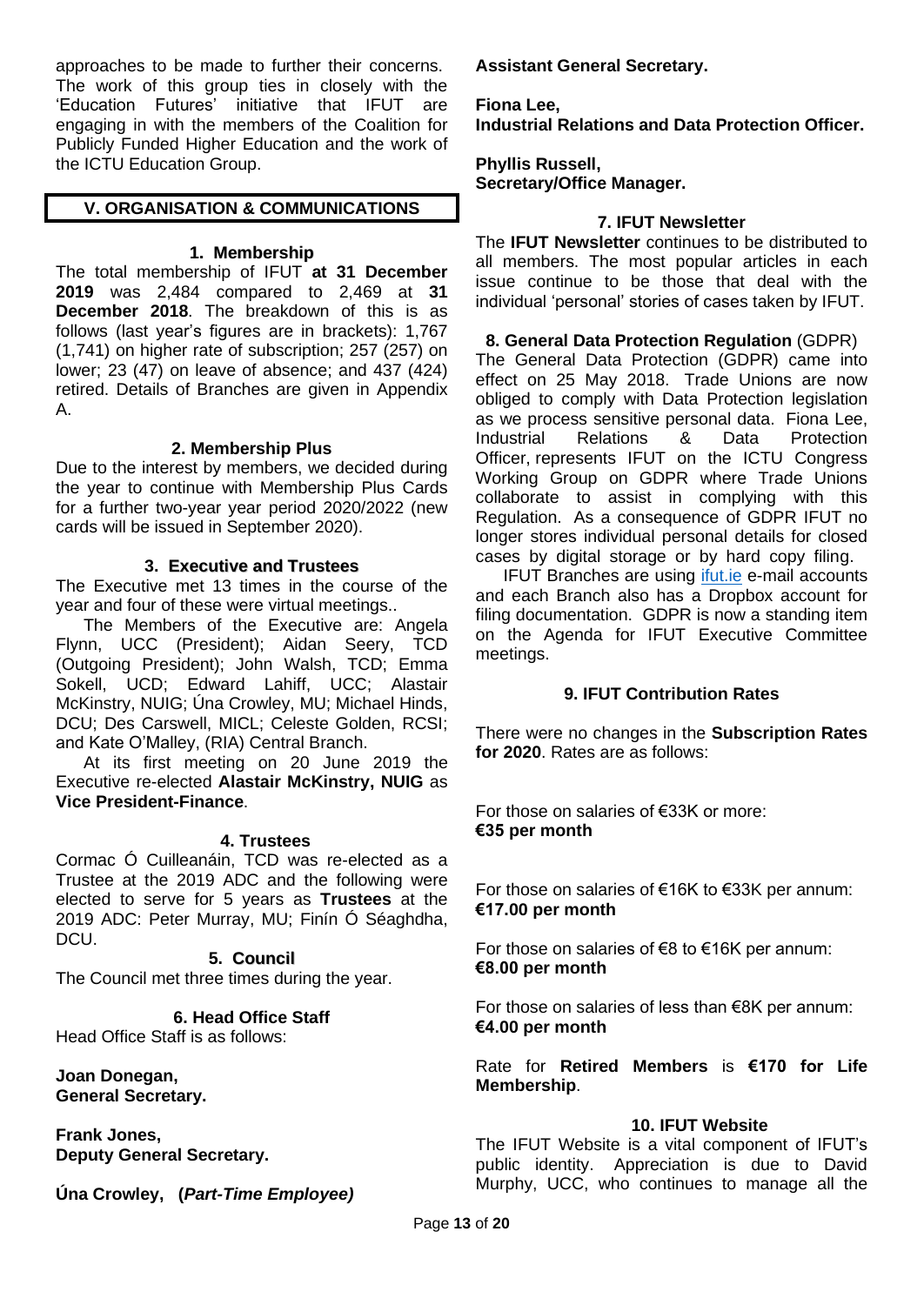work entailed with the website on a completely voluntary basis.

#### **11. Credit Union Membership**

Quite a number of our members are now in membership of the TUI Credit Union. This is a benefit which we feel should be better advertised by Branches as the evidence shows that those who are in membership are extremely pleased with the service.

#### **12. Free Medical Insurance Advice & Discounts**

This service negotiated with Cornmarket Financial Services continues to be of benefit to members.

*Joan Donegan, General Secretary.*

*19 September 2020*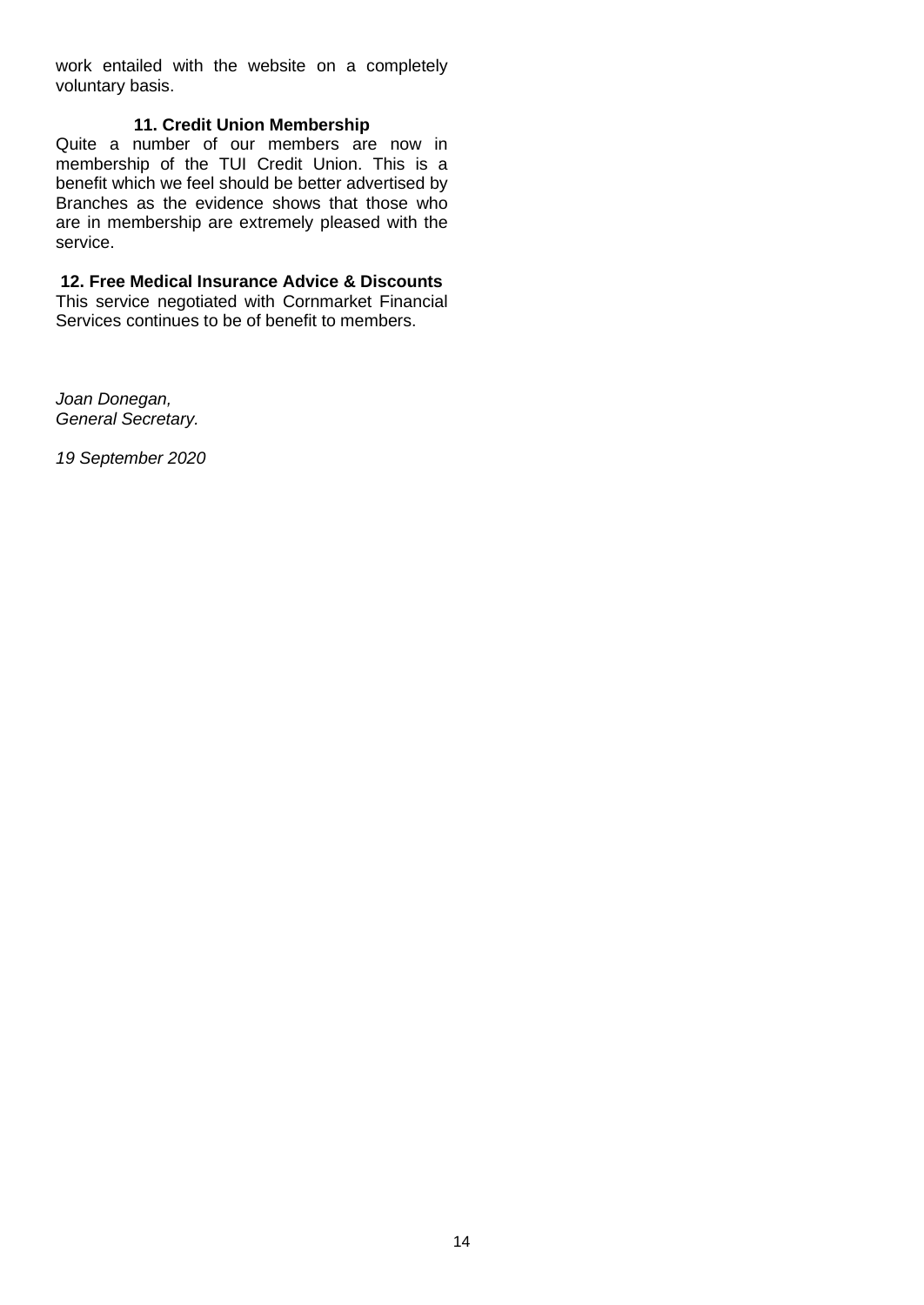#### **IFUT Initials**

| AΗ          | <b>All Hallows</b>                                          |
|-------------|-------------------------------------------------------------|
| <b>CB</b>   | <b>Central Branch</b>                                       |
| <b>DCU</b>  | <b>Dublin City University</b>                               |
| <b>DDH</b>  | <b>Dublin Dental Hospital</b>                               |
| <b>DIAS</b> | Dublin Institute for Advanced Studies                       |
| <b>ERC</b>  | <b>Educational Research Centre</b>                          |
| <b>HRB</b>  | <b>Health Research Board</b>                                |
| <b>MIE</b>  | Marino Institute of Education                               |
| <b>MITP</b> | Milltown Institute of Theology & Philosophy                 |
| <b>MU</b>   | <b>Maynooth University</b>                                  |
| <b>NUIG</b> | National University of Ireland, Galway                      |
| <b>RCSI</b> | Royal College of Surgeons in Ireland                        |
| <b>RIA</b>  | Royal Irish Academy                                         |
| <b>ST C</b> | St Catherine's College of Home Economics, Sion Hill, Dublin |
| <b>SPM</b>  | St Patrick's College, Maynooth (Pontifical)                 |
| <b>TCD</b>  | <b>Trinity College Dublin</b>                               |
| <b>UCC</b>  | <b>University College Cork</b>                              |
| <b>UCD</b>  | University College Dublin                                   |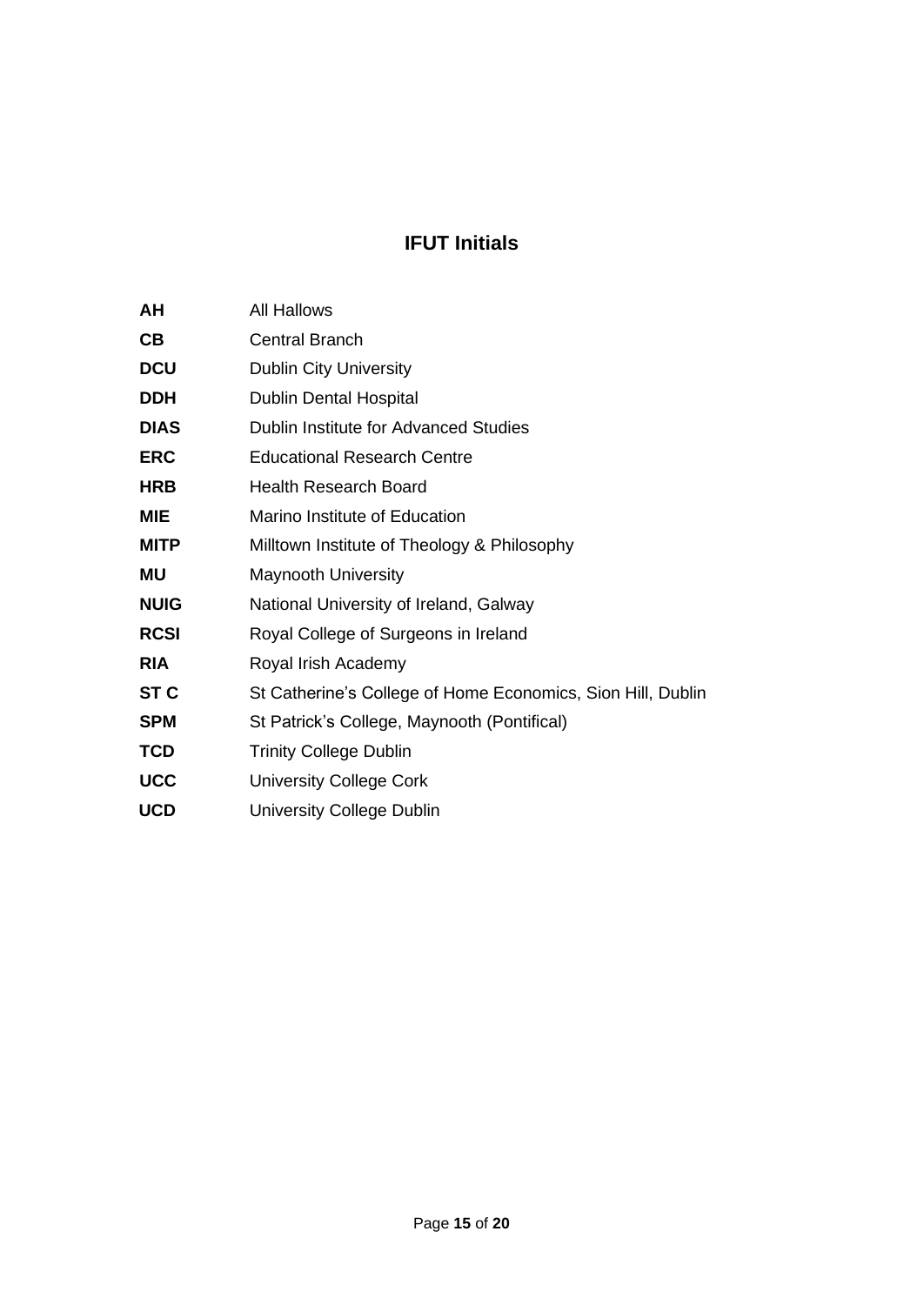#### **APPENDIX A**

#### **BRANCHES, BRANCH SECRETARIES & CENTRAL BRANCH CONVENORS 2019/20**

*(First figure in brackets, membership at 31 December 2019; second figure, membership at 31 December 2018)*

- **1 Trinity College Dublin** (439/457) & **Dublin Dental Hospital** (10/10) *Secretary –* Darren Fayne, Biochemistry & Immunology *Library Convenor –* Nicole Seabrook, Library
- **2 University College Dublin** (467/446) *Secretary –* Kelly Fitzgerald, Irish, Celtic Studies, Irish Folklore & Linguistics
- **3 University College Cork** (544/539) *Secretary –* Virginia Conrick, Library
- **4 National University of Ireland, Galway** (132/121) *Secretary –* Alastair McKinstry, ICHEC
- **5 Maynooth University** (373/361) *Secretary –* Robert Galavan, Business & Law
- **6 Royal College of Surgeons in Ireland** (88/85) *Secretary –* Celeste Golden, Admissions Office
- **7 Dublin City University** (205/217) *Secretary –* Michael Hinds, English
- **8 Mary Immaculate College, Limerick** (166/163) *Secretary –* Des Carswell, Education
- **9 Central** (70/70)

ALL HALLOWS COLLEGE (1/1) – c/o Head Office

HEALTH RESEARCH BOARD (2/2) – c/o Head Office

DUBLIN INSTITUTE FOR ADVANCED STUDIES (19/18) c/o Head Office

MARINO INSTITUTE OF EDUCATION – Gerry Dunne, Education (7/5)

MILLTOWN INSTITUTE OF THEOLOGY & PHILOSOPHY - c/o Head Office (3/3)

ROYAL IRISH ACADEMY (33/33) *Convenor* - Anthony Harvey, Dictionary of Medieval Latin from Celtic Sources

ST CATHERINE'S COLLEGE OF EDUCATION FOR HOME ECONOMICS - c/o Head Office (5/8)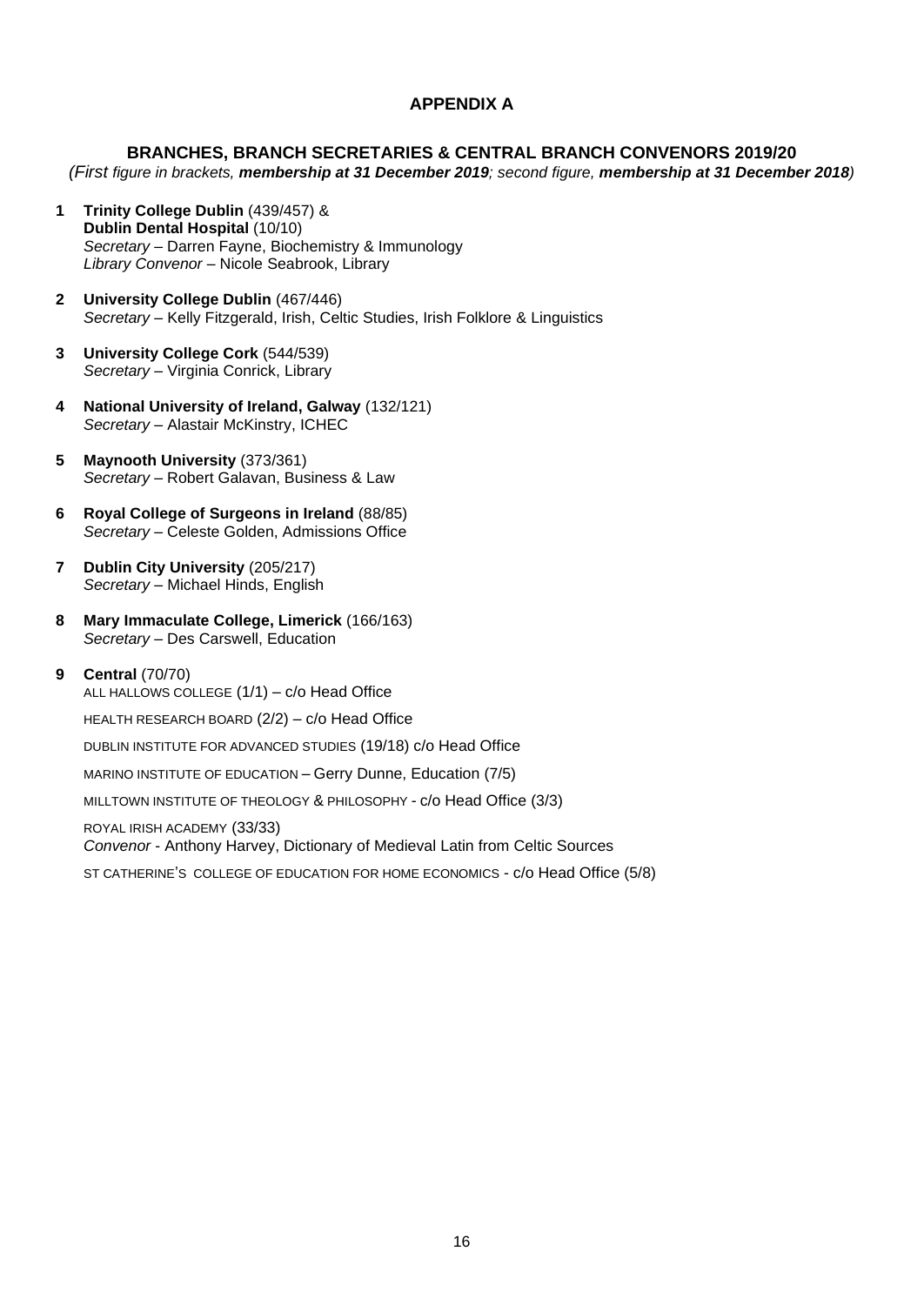#### **APPENDIX B**

#### **COUNCIL & EXECUTIVE 2019/20**

\*(Executive: President and 10 Members)

#### BRANCH ENTITLEMENT DEPARTMENT

#### **TCD 9/9 + Outgoing Pres**

Dónall A. MacDónaill *Chemistry* Hugh Gibbons *Computer Science* Imaculada Arnedillo Sanchez *Computer Science* \*Aidan Seery *(Outgoing Pres) Education* \*John Walsh *Education* Pat Wall *Education* Cormac Ó Cuilleanáin *Italian* Gobnait Byrne *Nursing & Midwifery* Elizabeth Culleton-Quinn *Physiotherapy*

#### **UCD 9/9**

Marie Clarke<br>
Maureen Killeavy<br>
Maureen Killeavy<br>
Collection **Maureen Killeavy** Joe Brady *Geography*

Russell Higgs *Mathematics* \*Emma Sokell *Physics* Tina Hickey *Psychology*

#### **UCC 10/10 + Pres**

Miranda Corcoran *English* Dónal Hassett *French* Virginia Conrick *Library* Anita Wilcox *Library* \*Angela Flynn *(Pres) Nursing & Midwifery* Jacqui O'Riordan *Social Studies* James Cuffe *Sociology* Amin Sharifi Isaloo *Sociology* Jenny Butler *Study of Religions*

#### **NUIG 5/6**

Breandán Ó Cochláin *Chemistry* Kevin G Davison **Education**<br>
Andrew Ó Baoill **Andrew Contains Container Contains Contains Contains Contains Contains Contains Contains Contains Contains Contains Contains Contains Contains Contains Contains Contains Contai** Andrew Ó Baoill "Alastair McKinstry *ICHEC* Seán Tobin *Mathematics*

#### **MU 8/8**

\*Úna Crowley *CTL* Maeve Martin Rose Malone *Education* Liam MacAmhlaigh *Froebel* Jeneen Naji *Media Studies*

# Darren Fayne *Biochemistry & Immunology*

John Dunnion *Computer Science* Kelly Fitzgerald *Irish, Celtic Studies, Irish Folklore & Linguistics* Regina Joye *Nursing & Midwifery*

Féilim Ó hAdhmaill *Applied Social Studies* \*Edward Lahiff *Food Business and Development*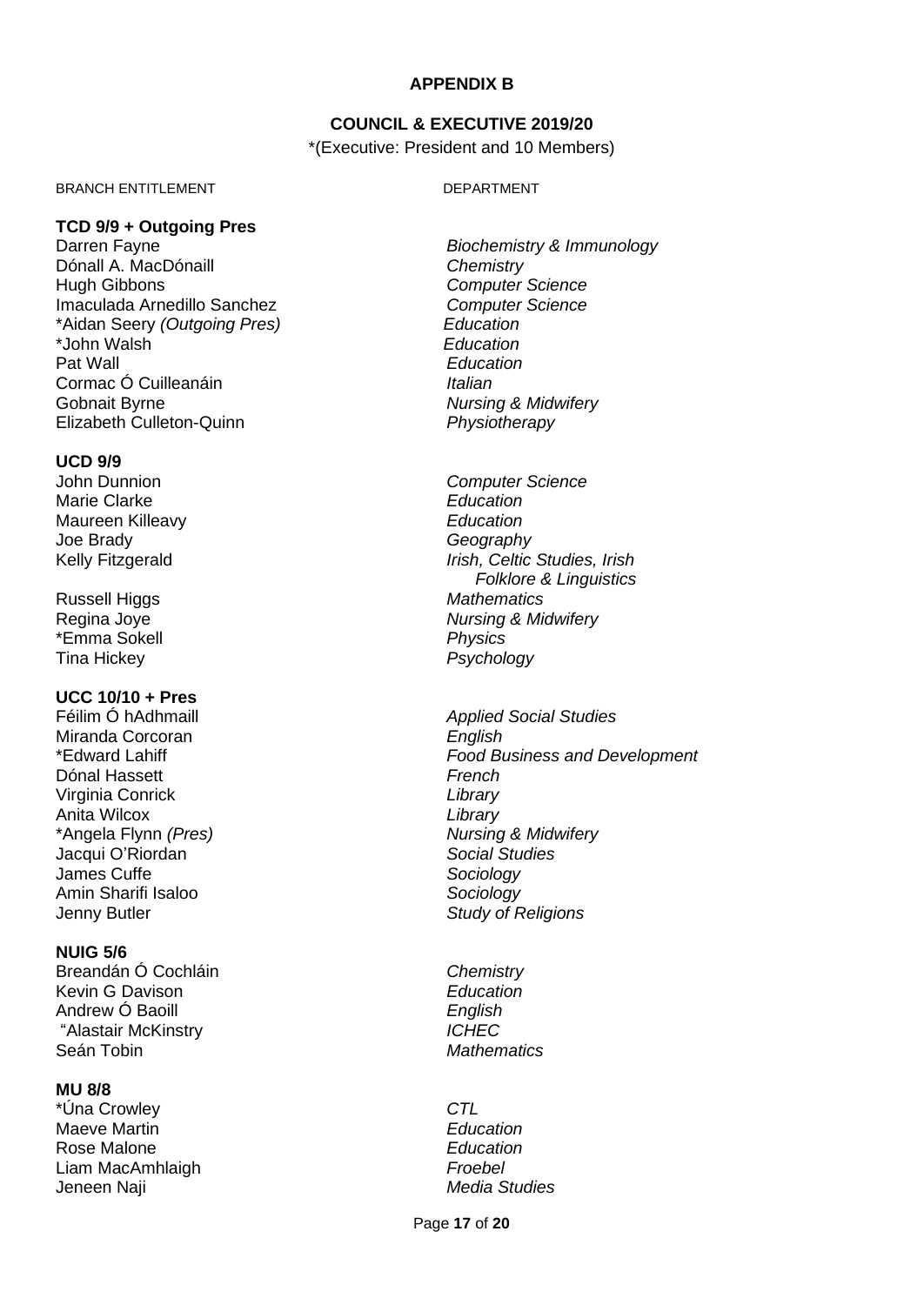Aileen O'Carroll *NIRSA* Peter Murray *Sociology*

**RCSI 1/4**

**MICL 2/6** \*Des Carswell *Education*

#### **DCU 8/8 + 1 Exec**

\*Michael Hinds *English* Eugene McNulty *English* Ruth McManus *Geography* Orla Nic Aodha *Library* Maurice O'Reilly **Mathematics**<br>
John O'Flynn<br>
Music John O'Flynn Michael O'Keeffe *Special Education* Sue Miller *Library*

#### **CENTRAL 4/5**

Anthony Harvey *DMLCS, RIA*<br> **EXAMPLE FRIME PROPERTY AND POST MANUSHIP PROPERTY ASSAULT POST AT A POCUMENT SOLUME PROPERTY** Alan Jacob *IT*

#### *NOTE:*

Saranne Magennis *Quality Promotions*

 $Admissible$  *Admissions* Office

Gerard Enright *Mathematics & Computer Studies*

Lorraine Harbison *Maths & ICT Education*

**Documents on Irish Foreign Policy, RIA** Lisa Griffith *Digital Repository in Ireland*

In addition to the President ex-officio, there were entitlements to 65 representative places, of which 57 were filled. Therefore, there were 57 people on Council out of a potential 65.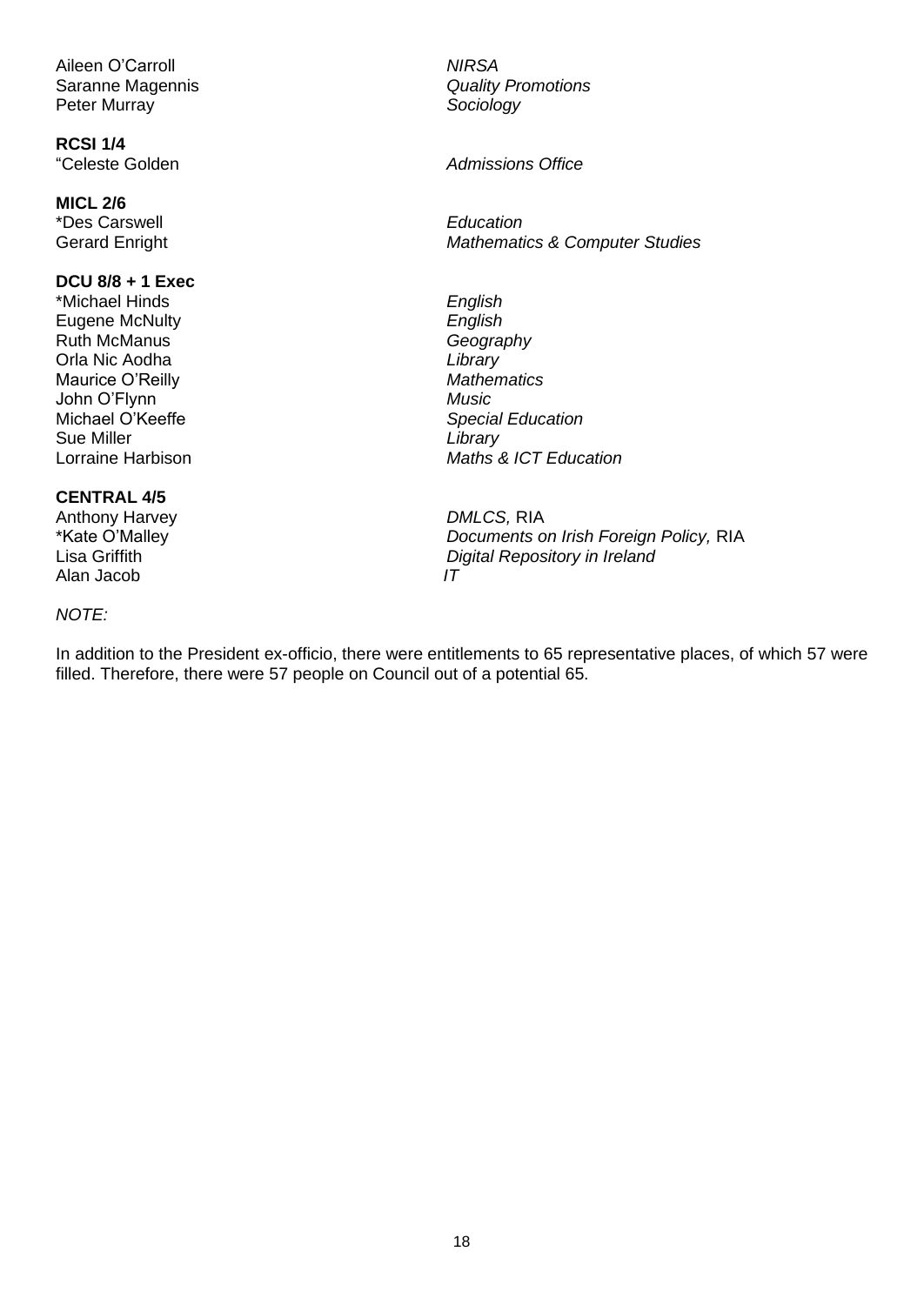#### **APPENDIX C**

#### **IFUT COMMITTEES & WORKING GROUPS 2019/20**

#### *Standing Committees*

#### *RULES SUBCOMMITTEE*

Emma Sokell, UCD Anthony Harvey, RIA Úna Crowley, MU Rose Malone, MU Plus Officials, depending on availability

#### *COMBATTING CASUALISATION COMMITTEE*

EACH BRANCH IS CONTACTED IN ADVANCE OF EACH MEETING OF THIS GROUP AND REPRESENTATION IS WELCOMED FROM EACH.